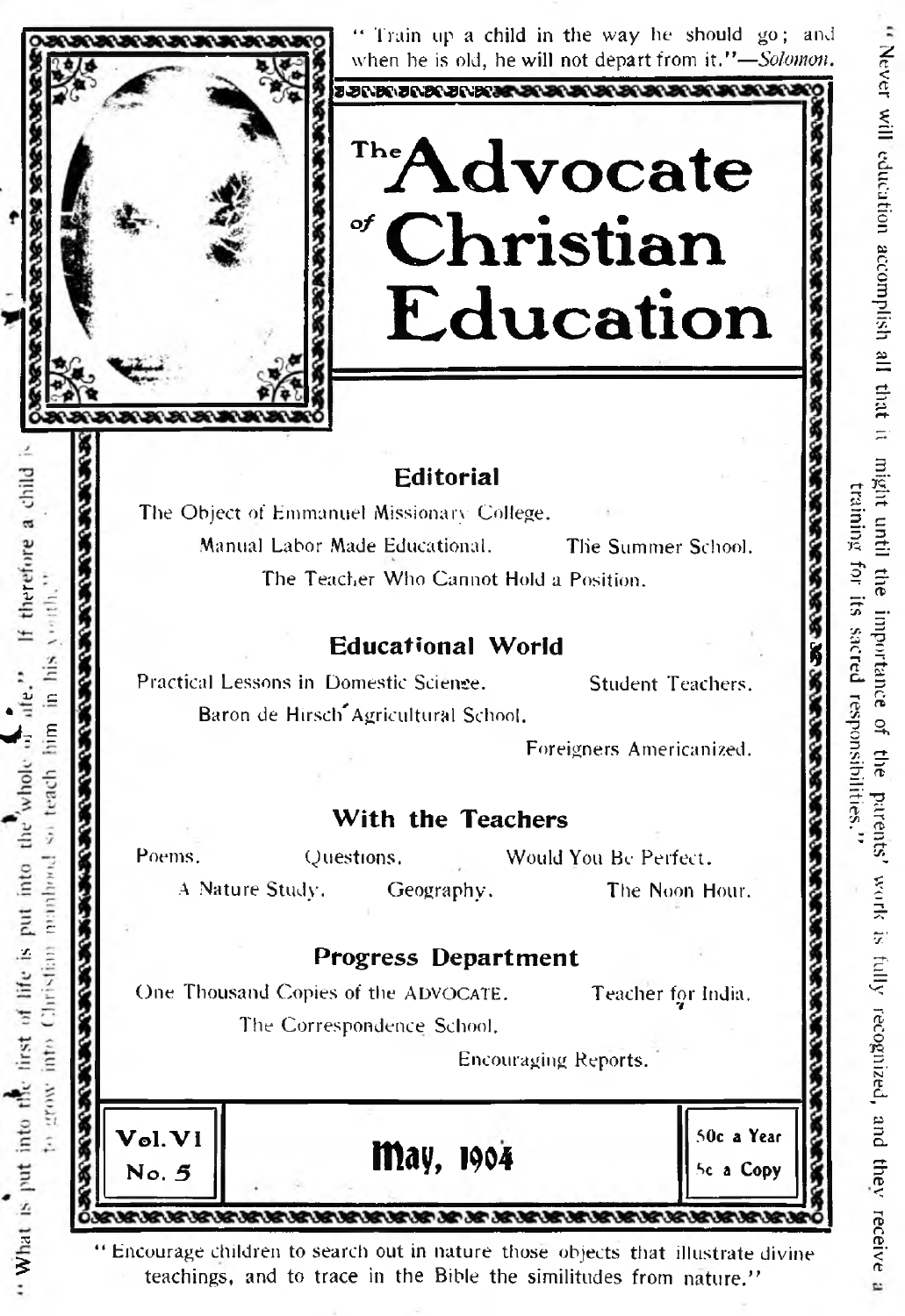# TIME WASTERS ARE EVERYWHERE

### **ARE YOU ONE OF THEM?**

### **Wonders Have Been Performed in One Hour a Day**

"HUGH MILLER, while working hard as a stone-mason, found time to read **books of science "**

**M a r io n H a r l a n d shapes her novels and newspaper aiticles when her children are in bed, and whenever she can snatch a few minutes.**

GLADSTONE carried a little book in his pocket lest an unexpected spare **moment should slip from his grasp.**

**Jo se ph C o o k , w h en a stu d en t in A n d o v er , if lie had but h alf a m inute to wait for a meal, turned to the dictionary and learned a synonym.** Other students gossiped meanwhile.

## The Missionary Training School of Correspondence

Offers a course to the man or woman who would improve opportunities. GRASP THIS ONE! You may never have such another.

#### **Read What Its Students Say.**

" The lessons by correspondence help one to develop a missionary spirit."

\*' 1 am learning to love the Bible more, and am drawn into closer communion with God."

<sup>11</sup> I wish I might have had the opportunity of taking such a course years ago."

<sup>14</sup> We have had the Bible lessons in our school for twelve weeks. We all enjoy them. They have taught us things that we would not have learned in any other way."

" In two lessons I feel that I have gained the worth of what I paid for twenty."

Interesting reading matter will be sent any one who addresses,

**T h e M i s s i o n a r y T r a i n in g S c h o o l o f C o r r e s p o n d e n c e , BERRIEN SPRINGS, MICH.** 

Thirteenth Chapter of First Corinthians— The Teachers' Guide  $\overline{1}$ 

" If 1 speak with the tongues of men and of angels, but have not love, I am become sounding brass, or a clanging cym bal. And if 1 have the gift of prophecy, and know all mysteries and all knowledge; and if 1 have all faith, so as to re move mountains, but have not love, I am nothing. And if I bestow all my goods to feed the poor, and if I give my body to be burned, but have not love, it profiteth me nothing. Love suffereth long, and is kind; love envieth not; love vaunteth not itself, is not puffed up, doth not behave itself unseemly, seeketh not its own, is not provoked, taketh not account of evil; rejoiceth not in unrighteousness, but rejoiceth with the truth; beareth all things, believeth all things, hopeth all

2002年10月10日, 中国中国中国中国中国中国中国

things, endureth all things. Love never faileth: but whether there be prophecies, they shall be done away; whether there be tongues, they shall cease; whether there be knowledge, it shall be done away. For we know in part, and we prophesy in part; but when that which is perfect is come, that which is in part shall be done away. When I was a child. I spake as a child. 1 felt as a child, I thought as a child: now that I am become a man. 1 have put away childish things. For now we see in a mirror, darkly; but then face to face: now 1 know in part; but then shall I know even as also 1 have been known. Ifut now abideth faith, hope. love, these three; and the greatest of these is love."

a Maryangan yang a

J .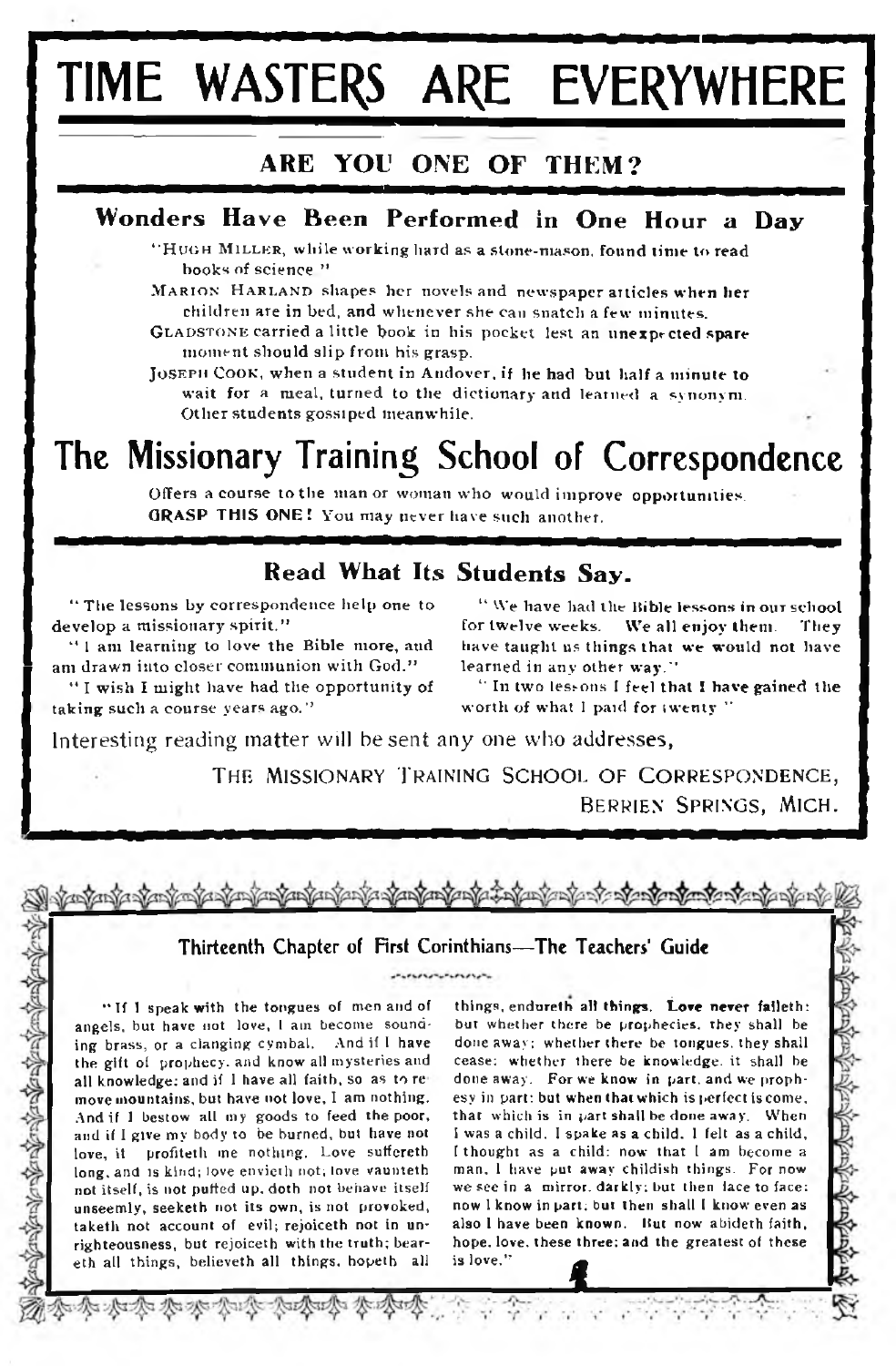# **THE ADVOCATE**

#### **of Christian Education**

Vol. VI. BERRIEN SPRINGS, MICH., MAY, 1904 No. 5

#### A Journal of Education

A dvocating free Christian training tor every child and youth as a means of preparing missionaries for the speedy evangelization ot the world

Published Monthly, at Berrien Springs, Michigan

Entered at postoffice at Berrien Springs, Mich., as second-class matter

| EDITORS:-E. A. SUTHERLAND, |  |  |  | M. BESSIE DE GRAW |
|----------------------------|--|--|--|-------------------|

" WEAK men wait for opportunities; strong men make them."

 $''$  No man is born into this world whose work is not born with him. "

"REFORMS must be entered into with heart, and soul, and will."

" THINGS do not turn up in this world until somebody turns them up."

"THE garden of Eden was not only Adam 's dwelling, but his schoolroom."

" ERRORS may be hoary with age, but age does not make error truth, nor truth error."

FASHION controls the educational system much as it controls the cut of our garments.

" THE king is the man who can." Such are the kings every Christian school should educate.

"Ir is the idle man, not the great worker, who is always complaining that he has not time or opportunity. "

"THE great work to be accomplished now, is to establish schools that will prepare the youth to work for God."

" THE very best school for voice culture is the home. Study in every way not to an noy, but to cultivate a soft voice, distinct and plain."

" THE moral law is an arithmetic in which there are only even numbers, no fractions. In other words, there are no half duties in God's requirements,"

"A MAN may be styled eccentric because he makes Christ his center, and hence is thrown out of centre with the customs and. traditions of the world."

"THE mother should be the teacher, and the home the school where every child receives his first lessons, and these lessons should include habits of industry. "

" Now as never before we need to understand the true science of education. If we fail to understand this, we shall never have a place in the kingdom of God. "

" Most colleges ask friends to pile up large endowments so that they can give students more than they pay for, and support them in idleness. Industrial schools ask friends to provide means for work, that the boy, although he may not always earn all he gets, may not be supported in idleness, but may do his part."

TEACHERS should lead the child to see God in tree and vine, in lily and rose, in sun and star. Teach the children to hear God's voice in the songs of the birds, in the rustling of the leaves, and in the rippling of the water. We seldom stop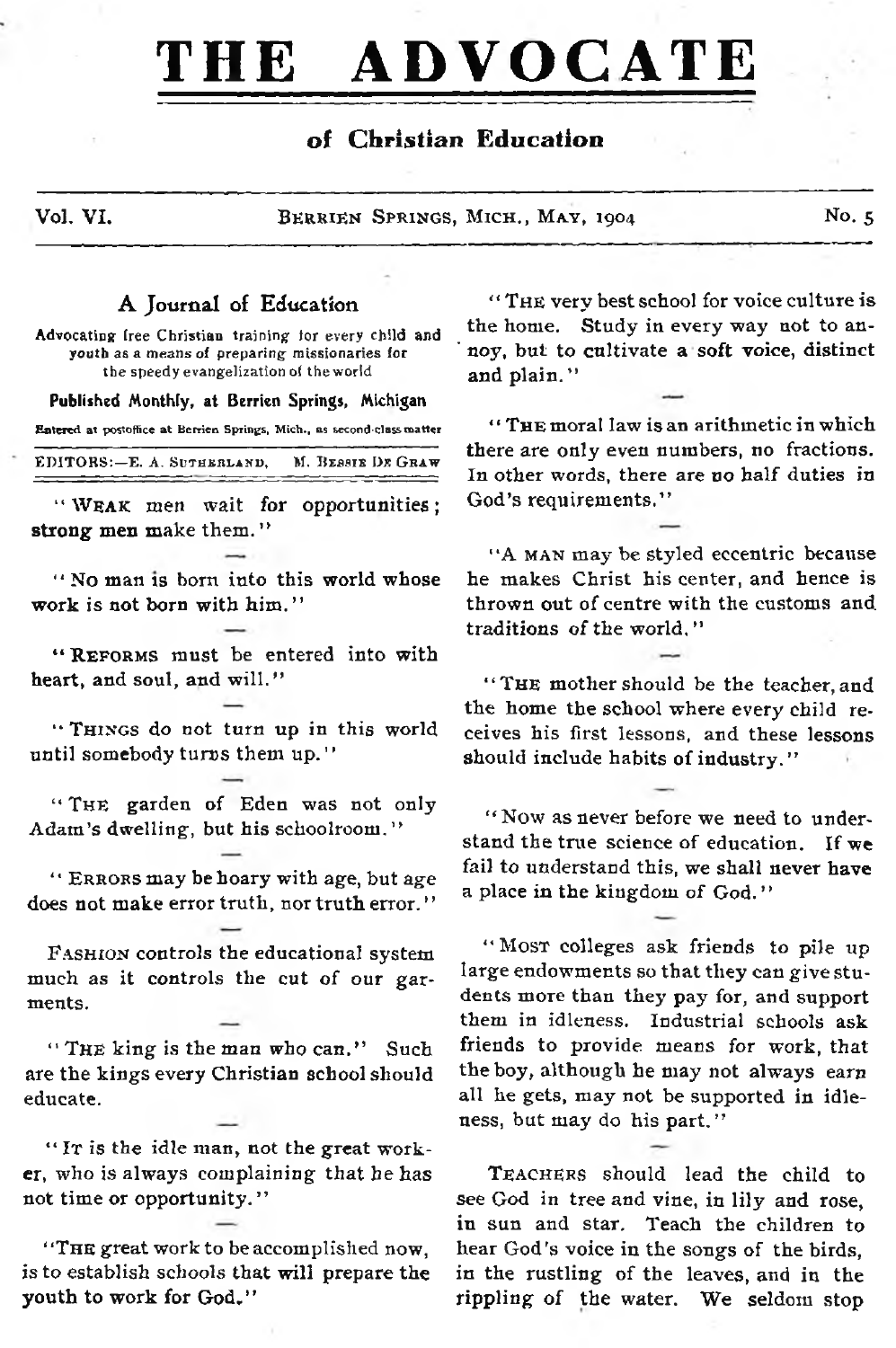to notice how full the Bible is of nature. It begins in a garden and closes by setting the heavenly city in the midst of country scenes, with its meadows, trees, and flowing streams. THERE IS A VAST DIFFER-

ENCE BETWEEN NATURE STUDY AS A PART OF CHRISTIAN EDUCATION IN WHICH GOD IS SEEN IN EVERY WORK OF HIS HAND, AND MERELY TALKING ABOUT TREES AND FLOWERS.

#### THE OBJECT OF EMMANUEL MISSIONARY COLLEGE

Emmanuel Missionary College is not an independent institution, but is the representative of a system of Christian schools. According to this system,—

1. *Christian training is the inherited right* of every child. It becomes the first duty of every Christian to provide such training not only for his own children, but for all children whose parents may elect that their children should receive Christian training.

2. *Christian education begins in the home with the very young child.* In order to make the home school a success, parents themselves must become students. They must know that education is not by any means confined to book knowledge, but consists largely of a knowledge of  $HOW$  TO DO THINGS.

3. *The home school is supplemented by the elementary Christian school.* Most parents, at present at least, are unable to continue the home education beyond the age of infancy. This is because they have so long separated education from practical duties. The system of Christian schools provides, therefore, for elementary schools taught by Christian teachers. In these schools the elementary subjects are taught in connection with manual training. Head knowledge and skill of hand should increase together. As the developing brain thinks, the hand should be trained to write those thoughts, or if the thought be one that can be painted, or carved, or worked out with the needle, or with hoe or rake, the hand should keep pace with the brain.

4. *The work begun in the elementary school is continued in the intermediate industrial school*. Such a school, accommodating from forty to fifty students, has connected with it a small farm, which becomes the basis of instruction in various industries. Man was created to work, and what

the youth learns to do well he will love to do later in life. These schools teach a love of the country. They put the simplicity and strength of country life into the growing youth.

There is an increasing sentiment to have separate schools for the sexes, but in the schools thus far established co-education is the policy.

5. The crowning work of this system of *education is done in the training school.* It is in the training school that teachers are educated for the elementary and the intermediate schools ; the training school educates the evangelist and minister, who in turn educates the parents to look after the lambs. He encourages the establishment of schools for the children and youth, and assists in their support. Medical missionaries, missionary musicians, business men, teachers of the trades and industries, are the products of the missionary training school. Emmanuel Missionary College is such a training school.

#### MANUAL LABOR MADE EDUCA-**TIONAL**

We are evidently approaching the goal. For years we have wrestled with the problem of industrial training. For years in the history of Battle Creek College, no industries were taught. Finally, several shops were annexed, and a farm was purchased. The farm and the school were separated by a considerable distance. The shops were not an integral part of the school ; they were in reality an *annex.* The farm was superintended by a man who cared little for the work of the classroom. It was his business to raise as much grain as possible to the acre, and to make the vegetable garden pay. He was not always a success in that, .ven. The general sup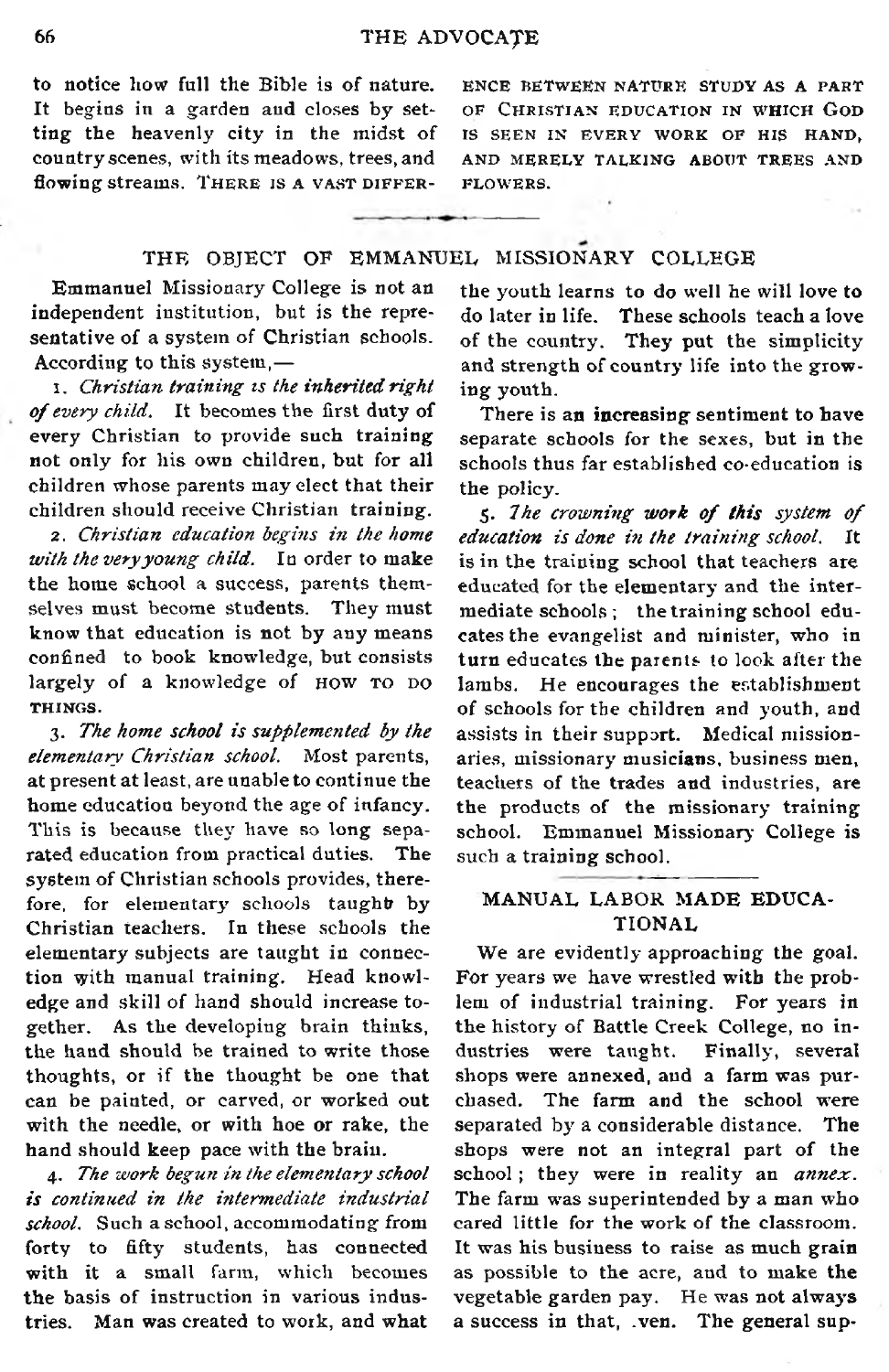erintendent of industries worked on the same narrow plan. As for teachers in the intellectual subjects, they knew little about the industrial department, and they cared less.

Classroom work was exalted above handwork, and teachers and students jealously guarded the aristocracy which such a system of education builds.

Manual work so conducted is a farce. It is little if any better than no industrial work.

Such it proved in Battle Creek College. It drove the management to study. It led to an exodus. There came a change.

Manual labor is an integral part of the curriculum of Emmanuel Missionary College, and the classes in manual training are taught by the same men who conduct the literary studies. This binds the workers together. It cultivates a democratic spirit. It trains workers for the mission field.

Emmanuel Missionary College is not the only school that has made this reform. The intermediate industrial school at Bethel, Wis., made similar changes this spring. H. A. Washburn, the principal, says that now the work of their farm is apportioned to the various instructors. One man has the berries and small fruits, another has the stock and the grain, another the garden. Even the lady teachers have their part in this division of manual labor, the flower gardens belonging to the teacher of English, and the primary teacher having a school garden.

The intermediate schools at Sheridan, **111**., at Boggstown, Ind., and at Cedar Lake, Mich., pursue a similar course.

In view of such developments in our own educational system it is encouraging to find in a missionary' periodical under the heading, "How To TEACH MANUAL LABOR IN SOUTH AFRICA," these words, italicised as given below : "We should aim at teaching the dignity of manual labor by making it an integral part of the curriculum, and *by having it taught by the same men who conduct the literary studies.*"

Emmanuel Missionary College and other schools of the system of education which it represents, are preparing workers for Africa, for China, for India. How and where shall these laborers learn the dignity of labor? For they must first learn it before they can teach it.

When Christian schools make the teaching of industries of equal importance with the teaching of intellectual subjects, is it not true that they are attaining the object of their existence ?

#### THE SUMMER SCHOOL

Look at the picture on the back page of this issue. It gives you a glimpse of the grove on Emmanuel Missionary College farm where the teachers' convention and the summer school will be held.

The large pavilion known as Memorial Hall was built last season,— a donation by a friend of Christian schools and teachers. The small cottages which dot the grove are, many of them, donations also. The grove itself is a gift of God.

The first school on earth was held in a grove. The best place for a summer school today is in a grove. This much for the physical side of the question. Ask anyone who has been there, and he will say the location is ideal.

But location is not all the progressive teacher is looking for. Nor is that all that Emmanuel Missionary College summer school offers.

The course of instruction is planned especially for teachers. It is in harmony with the system of Christian education described elsewhere. The course includes, among other things,—

1. Short courses in the common branches for teachers who need a review, and to be strengthened on methods.

2. Advanced work in the sciences.

3. Physiology' and Hygiene.

4. English Language.

5. Scripture study.

6. United States History.

7. History and Philosophy of Education.

8. Psychology and Methods.

9. School Management and Discipline..

10. Sacred Music, both vocal and instrumental.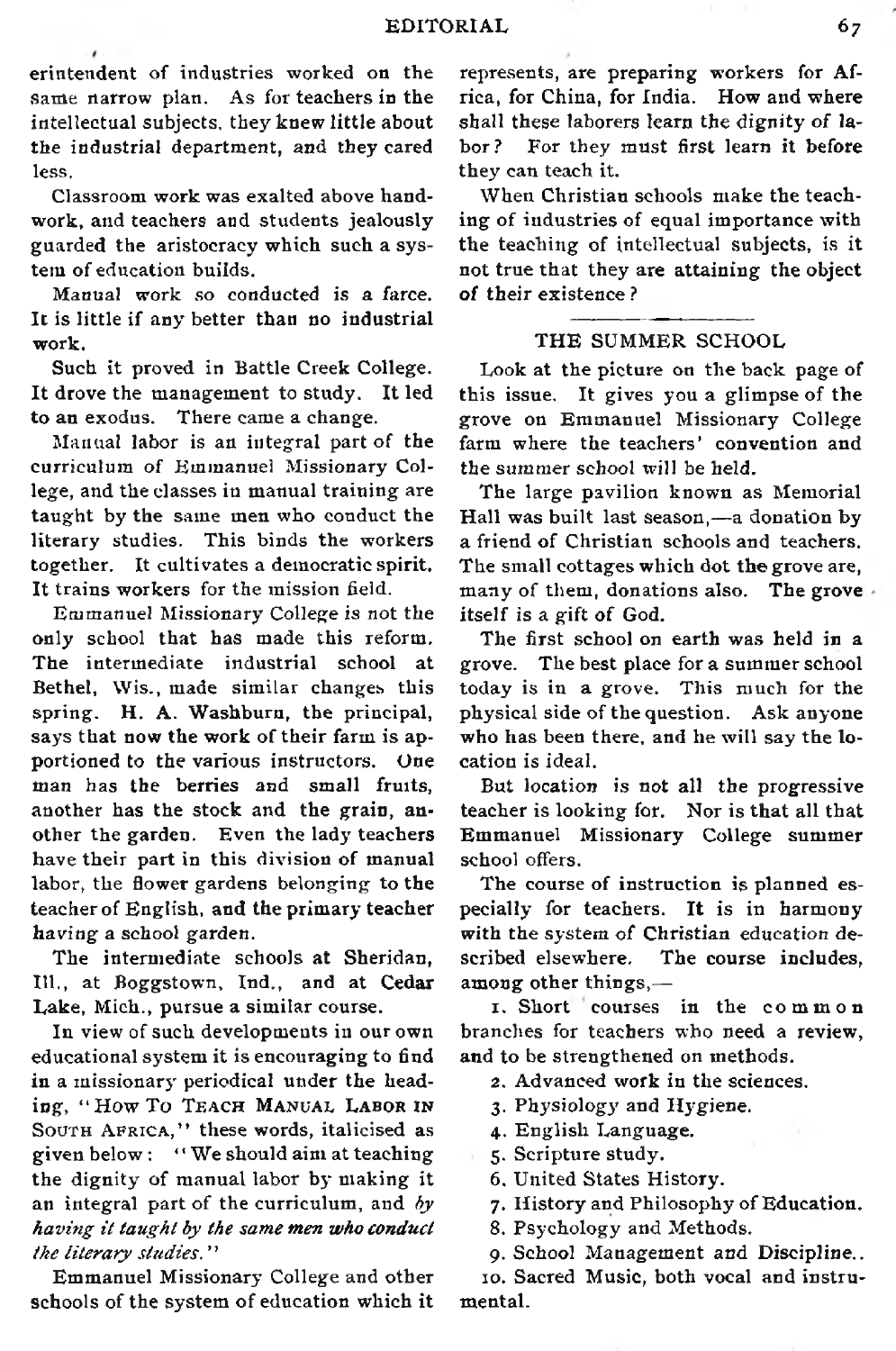11. Drawing and Painting.

12. Hygenic Cookery and Domestic Science.

13. Sewing and Hygenic Dressmaking.

14. Carpentry, —a special course for teachers.

15. Simple Treatments for common diseases.

16. Agriculture and Horticulture for teachers in elementary and intermediate schools.

17. Nature Study in the concrete, as needed by every teacher who wishes to be able not only to lead pupils to see God in his created works, but to enable them to work in harmony with the laws of God, as demonstrated,-(a) by physiology and related sciences, and (b) in agricultural sciences.

18. Lectures and discussions on timely topics.

#### THE TEACHER WHO CANNOT HOLD A POSITION

One occasionally finds a well developed bean-pod which contains one or more partially developed beaus,— withered, diminutive specimens which rattle about in the space they should fill. There are teachers who remind one of these undeveloped beans. They are not large enough or strong enough to maintain their position. They may perchance be tolerated until the close of the school term, but they are not wanted another year.

It is lack of nourishment that leaves the bean tiny when it should be plump. What is it that keeps a teacher weak ?

In the first place, a teacher should know she is called to that profession. Knowing that, she must grow if she expects to remain a teacher.

*Signs of Growth*.— How may one know that a teacher is growing? Does she visit her patrons ? Is she able to converse intelligently on the subject of education, on the live topics of the day ? Is she a leader in the church and Sabbath-school ? Has she something good for the young people's meeting ? Has she introduced manual training into the school ? Is she planting a school

garden ? Is she scattering educational literature, and teaching her pupils to do the same? Does she visit the sick? Is she acquainted with the other teachers in the neighborhood ?

If these question can be answered in the affirmative, the teacher surely has some life.

*Means of Advancement*. - Opportunities for advancement present themselves on every hand. The subjects taught in the classroom should be more thoroughly mastered. Every teacher should read some good periodical, *The Literary Digest,* or *The World's Work*, or a similar magazine which gives the world's progress in brief.

Every teacher should keep abreast of the progress of Christian education by reading the ADVOCATE, the organ of that movement, Every hint concerning better methods should be grasped and put into practice.

The Missionary Training School of Correspondence offers work which will prove invaluable to any teacher.

Improve the vacation by taking advanced work in some good summer school. You say you have not the means. Plan for it. and you will have. The world needs the man or woman who can.

Don't take a negative position. A teacher should be positive, not passive. Find a way, or make it. Growth requires effort, but it is a sign of life. No teacher can afford to retrograde. There is no such thing as standing still.

#### YOUR VACATION

How will you spend your vacation? As a Christian teacher you can not afford to lose this time. The summer school is for you. Some may say they can not attend. But he who wills to do a thing finds that nine times out of ten the thing he wills comes to him.

Begin at once to lay plans. Have an aim, and stick to it. If it is true that when a man is born into the world his work is born with him, it must be true that the God who appoints a man to his work will provide him a way to prepare for it.

Work in harmony with that thought, and we shall expect to see you at the summer school. Write for information if you have only the wish, but see no way to attend.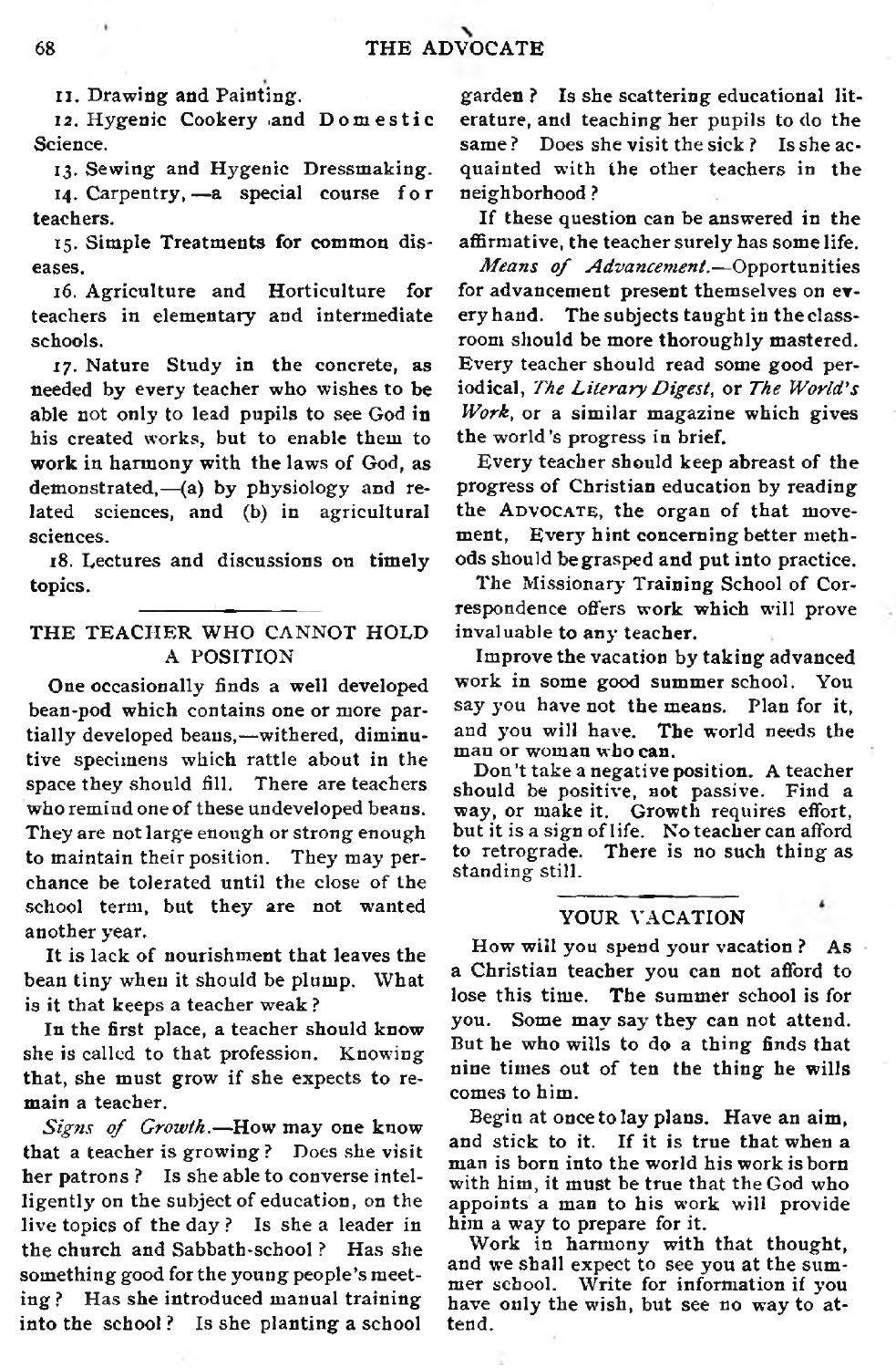# IN THE EDUCATIONAL WORLD

#### PRACTICAL LESSONS IN DOMESTIC SCIENCE

Miss Adele Marie Shaw, who has previously been quoted in these columns, writes for the March issue of the *World's Work* a description of the schools of Menominee, Wisconsin. These schools are under the patronage of Mr. Stout, who has demonstrated to the people of Menominee the value of manual training in the education of the children. In these schools Miss Shaw found a class in domestic science for the girls, which is conducted as follows: " A girl is given a group of foods to be reduced to their food elements by the study of scientific tables. If in the group (designed perhaps for a breakfast) the girl finds a food whose nourishing elements exist in an equal amount in a cheaper material, then the substitution is made, and the cost reduced." A group of girls will be asked to prepare two or three meals, the cost of whose raw material shall not exceed a definite amount. For instance, a high-school girl was given one dollar, out

of which she was to provide luncheon for twenty-five people. This was her menu:

| Cream Tomato Soup | Croutons |
|-------------------|----------|
| Veal Loaf         |          |
| Bread and Butter  | Potatoes |
| Milk              |          |

The tomatoes cost twelve cents, the veal forty cents, the potatoes fourteen cents, bread fifteen cents, milk fifteen cents, and butter ten cents. Total, one dollar and six cents. Twenty-seven people were served. "These meals," says Miss Shaw, "are served to invited guests, chiefly fathers and mothers, and the entertainers take turns in acting as hosts and waiters."

Concerning the length of time devoted to manual training in this school, we are told that, "The whole system of manual training is so planned that it occupies in time a little more than two hours a week.<sup>"</sup>

#### BARON DE HIRSCH AGRICULTURAL SCHOOL

Dr. Boris Bogen, formerly principal of the Baron de Hirsch Agricultural School of Woodbine, New Jersey, writes for the *School Journal* of March 5, an article concerning that agricultural school which every teacher should read.

The school is intended for Jewish youth who desire to follow agriculture as an occupation. It possesses two hundred and fifty acres of land under cultivation, about twenty-five cows, twelve horses, one thousand chickens, a number of bee-hives, a nursery, three greenhouses, etc. Practically all the work on the place is done by the boys. The first week a pupil enters the school, a definite task is assigned to him. He has the cows to milk, or the poultry to feed, or the flowers to weed. Docter Bogen says, "Some of the chores have to be attended to before breakfast. It is really touching to see the boys on a cold winter morning go without a murmur to the barn

to milk the cows, and to the stable to feed or water the horses. The work, while hard, posssesses elements of pleasure, and the boys feel this. You ought to see the joy when they learn in the morning that there is an additional calf in the barn. Such a morning repays many a hardship.

" Most of the students begin their school work in the month of April. During the first year they learn all the practical work .on the farm in its different departments. They have something to do with the cattle, they get a knowledge of greenhouse work, and learn to raise vegetables. At the end of the year they are not competent farmers, but they are valuable assistants to farmers. During the winter months they have been studying language, history, arithmetic, physics, geography, physiology, chemistry, botany, and agriculture.

"The second year a large amount of time is devoted to theoretical studies. Their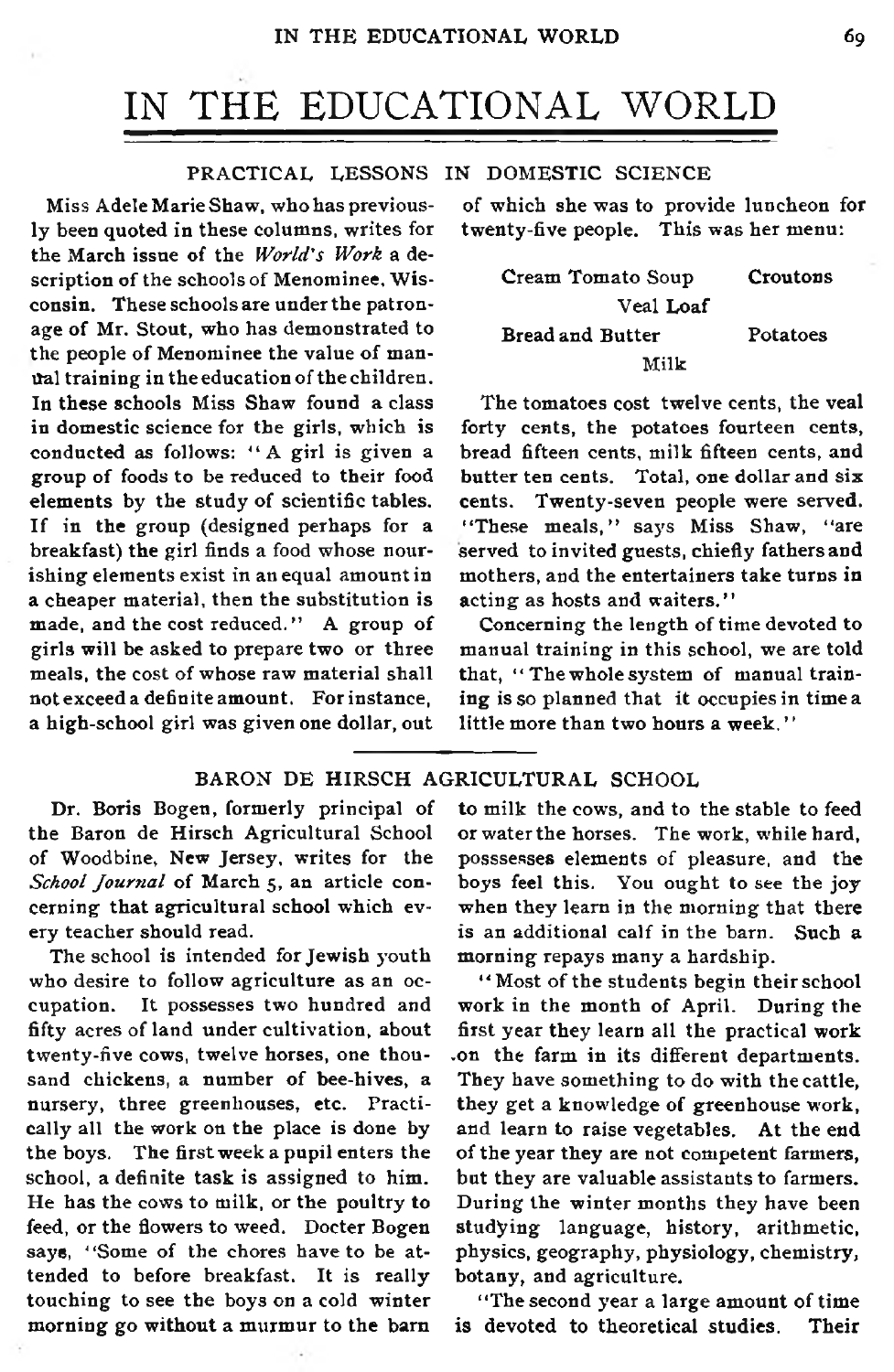class work consists of language, algebra, civics, physics, chemistry, physiology, dairying, etc. During the third winter in school they pursue a scientific course, and at the end of that time are practical farmers. The older students act as tutors for the younger pupils. They wake them up in the morning for the chores, and are responsible for the work's being done properly. The Baron de Hirsch Agricultural School offers free tuition, and practically supplies with board and clothing almost all the pupils. It is not a charity school, however, for the work of the pupils offsets their maintenance."

There is ample room for thought in the work which this school has done.

#### COSTLY APPLIANCES UNNECESSARY

Some teachers have the idea that because well-equipped buildings are a convenience, they are therefore an absolute necessity, but they are not. Here is the way the Menominee schools began their work in manual training, in a building which cost the nominal sum of twenty-four hundred dollars: "Down-stairs the boys swept their benches free from shavings, and worked at their mechanical drawing under the shadow of the machines. Up-stairs the girls set in order their cooking tables, and laid out their sewing in the place where their cooking had been. Let pupils learn to help themselves, make their own appliances, and gain in resourcefulness what they lack in machines."

#### STUDENT TEACHERS

The tactful teacher will utilize the ability of her more capable students by having them act as tutors for younger pupils. Mr. Bauersfield, one of the instructors in carpentry in the Menominee schools, stood watching one of his boys as he made an awkward attempt to handle some tools. "Oh, that hurts me !" he protested to the grammar school lad. ' 'Norman, come over here and show Muller how to use a chisel. " A few moments later the teacher's wrinkles of distress changed to a smile as he watched the clean strokes of the boy who was serving as an instructor.

#### HOW FOREIGNERS ARE AMERICAN-IZED

' 'It was wonderful, ' ' said Mr. Mosley, head of the Mosley Commission of thirty English educators who recently investigated American schools, " to see the raw peasant lad from Russia or Germany, in a few months after landing, sitting in an American school and singing, ' My Country, 'Tis of Thee. ' We saw hundreds of these who in a marvelously short time had caught the American spirit, and who were daily saluting the flag, considering themselves part and parcel of the American nation. The teachers showed immense enthusiasm in teaching these little atoms of humanity, and the musical marchings in and out of the school, the flag salutes and the songs they taught the children, were decidedly effective devices to engender discipline and patriotism. The same spirit is visible everywhere. The United States is handling the immigration problem so successfully, by assimilating the second generation of immigrants in the public schools, that the American people may well relieve themselves of any fear on the score of excessive inpourings of untrained foreigners. It is an achievement the United States has every reason to be proud of."

What lesson should Christians learn from these facts concerning the province of the Christian school in the evangelization of the world ?

#### ANOTHER INDUSTRIAL SCHOOL

The Purity Industrial Home is an industrial school for boys, located at Marionville, Mo. The superintendent of this home is Chas. A. Mitchell, a national White Cross lecturer. Professor Mitchell believes that boys should work while gaining an education. He believes in some other things which Emmanuel Missionary College advocates, and the following paragraph from the *Purity Industrial Record* shows some similarity in the two institutions. He  $says:$ 

'' The past month the family have worked as follows: three have cooked, one washed and ironed, one barbered, one acted as stenographer in the office, several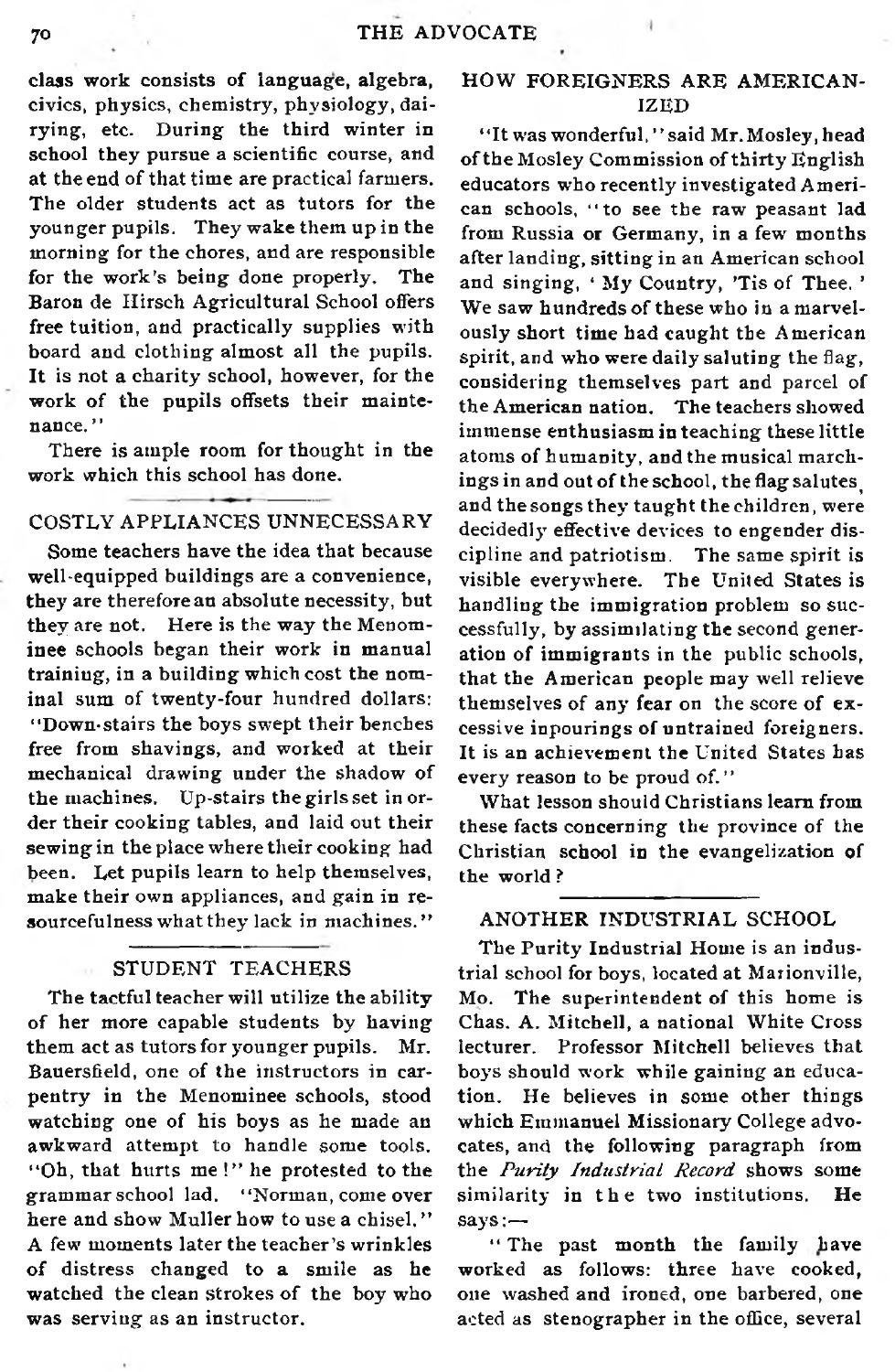cut wood about town, three or four cleared land on our new lot, and six or eight worked in the broom factory, and we have now contracted to clear five acres of timber land, using a stump-puller, and grubbing out the roots. The boys have also laid floor, carried mortar for the masons, and done several odd jobs in town. They are truly an industrial family, and seem contented and happy.

" We now have plenty of work, and can take more boys, provided they are in dead earnest and are willing to pledge themselves for life against the use of alcohol and tobacco, refrain from obscenity and profanity, read books and attend lectures on purity, and are willing to work. Don't recommend anyone unless he can show a good record.

"The boys use no coffee, and very little meat and spices. Some of them say they had considerable trouble with their temper before coming here, but find it more easily controlled with this diet. Another one who had been having trouble with his health before coming, says he is now putting in more hours at hard work and study than ever before in his life, and yet he has gained ten pounds in six weeks."

#### THE REWARD OF PERSISTENCE

The first girls' school in India was the result of the persistence of a little Indian girl. One day Miss Cook, one of the missionaries, visited a boys' school in Calcutta in order to observe their pronunciation of the vernacular, which she was learning. While at the school she watched the pundit drive away a wistful-eyed little girl from the door. She was told that the child had been troubling him for the past three months with entreaties to be allowed to read with the boys. The next day, January 28, 1822, Miss Cook opened her first school for girls, with seven pupils. In a year, through the help of the Countess of Hastings, she had two hundred pupils in two schools.

WHERE your treasure is, there will your heart be also.

#### NO MONEY FOR MISSIONS

" I lectured before a Ladies' Missionary Society attached to one of the wealthiest churches in  $B \longrightarrow$  n ot long since, and while they were conducting the business part of the meeting I estimated the worth of the jewelry worn at not less than ten thousand dollars. A plea came from a mission church in the West for some money with which to build a little wooden church. After much deliberation, ten dollars was suggested, and *after more talk that was cut down to five dollars!* They had asked me to offer a prayer and to close with the Lord's prayer. Each one said, 'Amen,' at the close. They prayed, ' Thy kingdom come, ' and subscribed five dollars toward that work, while at the same time they wore jewelry worth ten thousand dollars ! Do you think the gospel is preached in that church ?"

A DISTINGUISHED Irish educator, while being driven over the grounds of the University of Illinois, said to President Andrew S. Draper, "Did you say that such work as this is supported by a tax upon all the people without complaint?" President Draper's reply was, "Yes, the great tax for education is universal, and it is for universal education, and it is the only tax that is not objected to and never heard of." "Why!" replied the educator from abroad, "this is a whole people educating a whole people, and to the very limits of human knowledge. It is something never heard of before. It is amazing!" To which President Draper adds, "But even that is not all. It is being done not by king or minister or cabinet, but by the people themselves upon their own impulse, and through their own representatives, officers, and agents. It is being done that all the people may be free, and every one have his chance."

Is it not strange that in a country where the common people so highly value universal education, a church can exist whose members fail to realize that every child should have the privilege of Christian education free?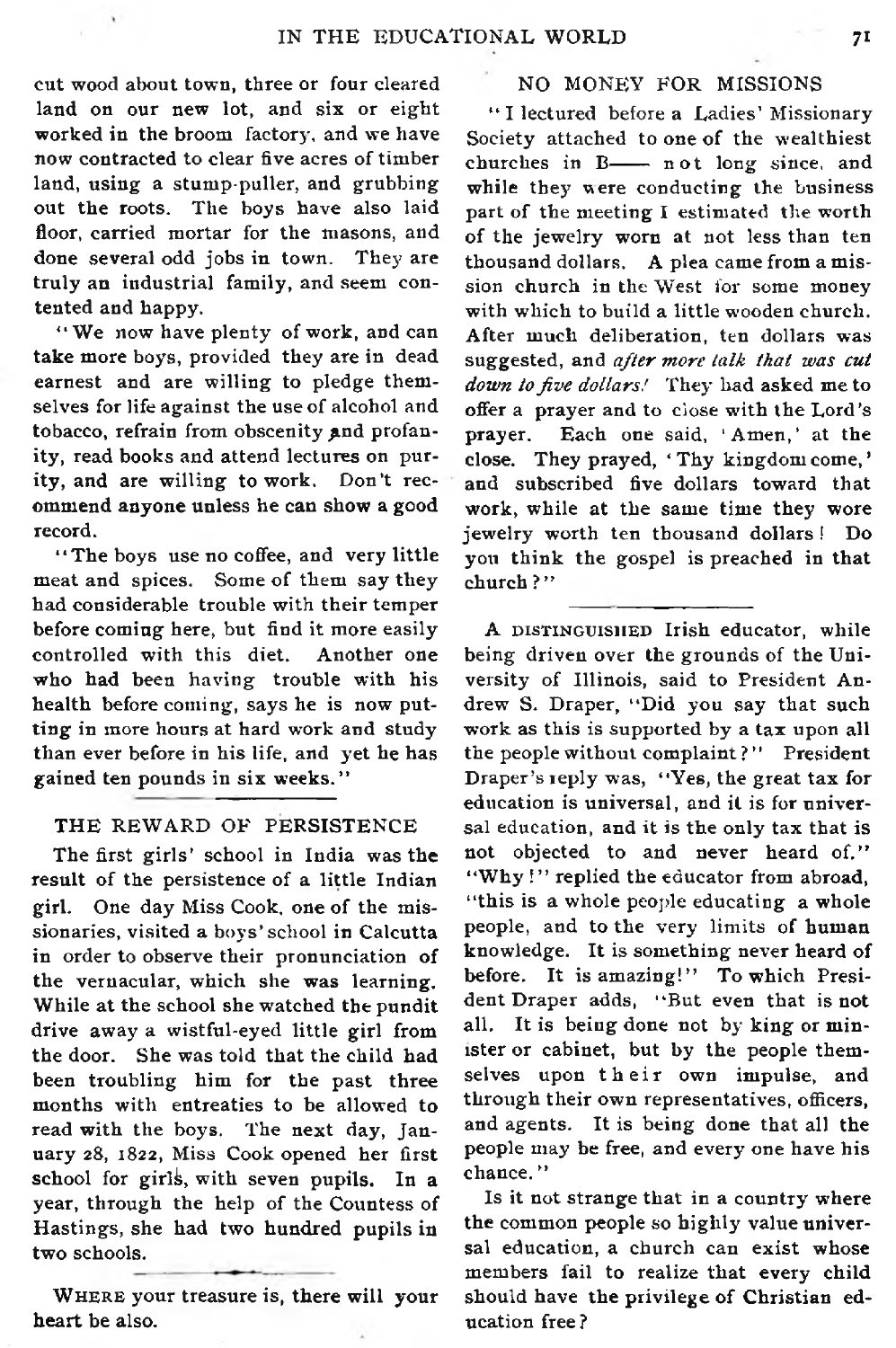# WITH THE TEACHERS

#### MAY

HAIL, bounteous May, that doth inspire Mirth, and youth, and warm desire; Woods and groves are of thy dressing, Hill and dale do boast thy blessing. *—John M ilton.*

#### AN APPLE ORCHARD IN THE SPRING

Have you seen an apple orchard in the spring? In the spring? An old apple orchard in the spring? When the spreading trees are hoary With their wealth of promised glory, And the mavis sing its story, In the spring?

Have you plucked the apple biossoms in the spring? In the spring? And caught their subtle odors in the spring? Pink buds pouting at the light, Crumpled petals baby white, Just to touch them a delight, In the spring.

If you have not, then you know not, in the spring, In the spring, Half the color, beauty, wonder of the spring. No sweet sight can I remember Half so precious, half so tender, As the apple blossoms render<br>In the spring. In th e sp riu g . *— W m .M artin.*

#### WORD-MEN

One little man was dressed in white As he left me on a mission bright. He smiled on a sick and lonely lad, He carried the sunshine that made him glad, His voice was musical, like the birds,-He belonged to the band of Helpful Words.

One little man forgot to be kind As he hurriedly left "lip-gate" behind. He carried an arrow of woe and pain. $-$ I wish I might call him back again. I wish from his purpose he'd been deterred. For he was a cruel Thoughtless Word.

One little man in a hurry, I s'pose, Forgot to put on his clean, best clothes. His dress was shabby, his shoes too tight: He tried to smile, but he looked a sight. His name I'm sure you must have heard, For he was a reckless Slang-dressed Word.

All through the day these little men Leave us never to come again. They flit about in the outside air Till they make a home in a heart-house near, Angry-word-man making sad, Thoughtful Kind-word making glad.

Keep your word-men pure and true, For they may live long after you. Them and their work on the other shore We'll greet as we left them long before. Ask the great Sentinel, He'll hear your call, To watch over heart-gate, word-men, and all.  $-S. S.$  *Times.* 

#### NO PLACE FOR BOYS

What can a boy do and where can a boy stay, If he always is told to get out of the way? He can not sit here, and he must not stand there: The cushions that cover that fine rocking-chair Are put there, of course, to be seen and admired; A boy has no business to ever be tired. The beautiful roses and flowers that bloom On the floor of the darkened and delicate room, Are not made to walk on ,—at least not by boys; The house is no place, anyway, for their noise.

But boys must walk somewhere; and what if their feet, Sent out of our homes, sent into the street, Should step 'round the corner, and pause at the door Where other boys' feet have paused often before; Should pass through the gateway of glittering light. Where jokes that are merry and songs that are bright Ring out a warm welcome with flattering voice, And temptingly say," Here's a place for the boys!"

Ab, what if they should? What if your boy or mine Should cross o'er the threshold which marks out the line 'Twixt virtue and vice, 'twixt pureness and sin, And leave all his iunocent boyhood within? Oh, what if they should, because you and I, While the days and the years go hurrying by, A re too busy w ith cares and life 's fleeting joys To make 'round our hearthstone a place for the boys?

There's a place for the boys. They will find it somew here;

And if our own homes are too daintily fair For the touch of their fingers, the tread of their feet. They'll find it.—and find it, alas! in the street, 'Mid the gildings of sin and the glitter of vice; And with heartaches and longings we pay a dear price For the getting of gain that our lifetime employs, If we fail in providing a place for the boys.

 $\Lambda$  place for the boys, dear mother, I pray, As cares settle down 'round our short earthly way, Don't let us forget, by our kind, loving deeds, To show we remember their pleasures and needs. Though our souls may be vexed with problems of life, And worn with besetments and toilings and strife, Our hearts will keep longer-your tired heart and mine-If we give them a place in their innermost shrine: And to our life's latest hour 'twill be one of our joys That we keep a small corner—a place for the boys. *— Boston Transcript.*

> Ip I knew you and you knew **me—** If both of us could clearly see, Aud with an inner sight divine. The meaning of your heart and mine, I'm sure that we would differ less, And clasp our hands in friendliness: Our thoughts would pleasantly agree, If I knew you, aud you knew **me.**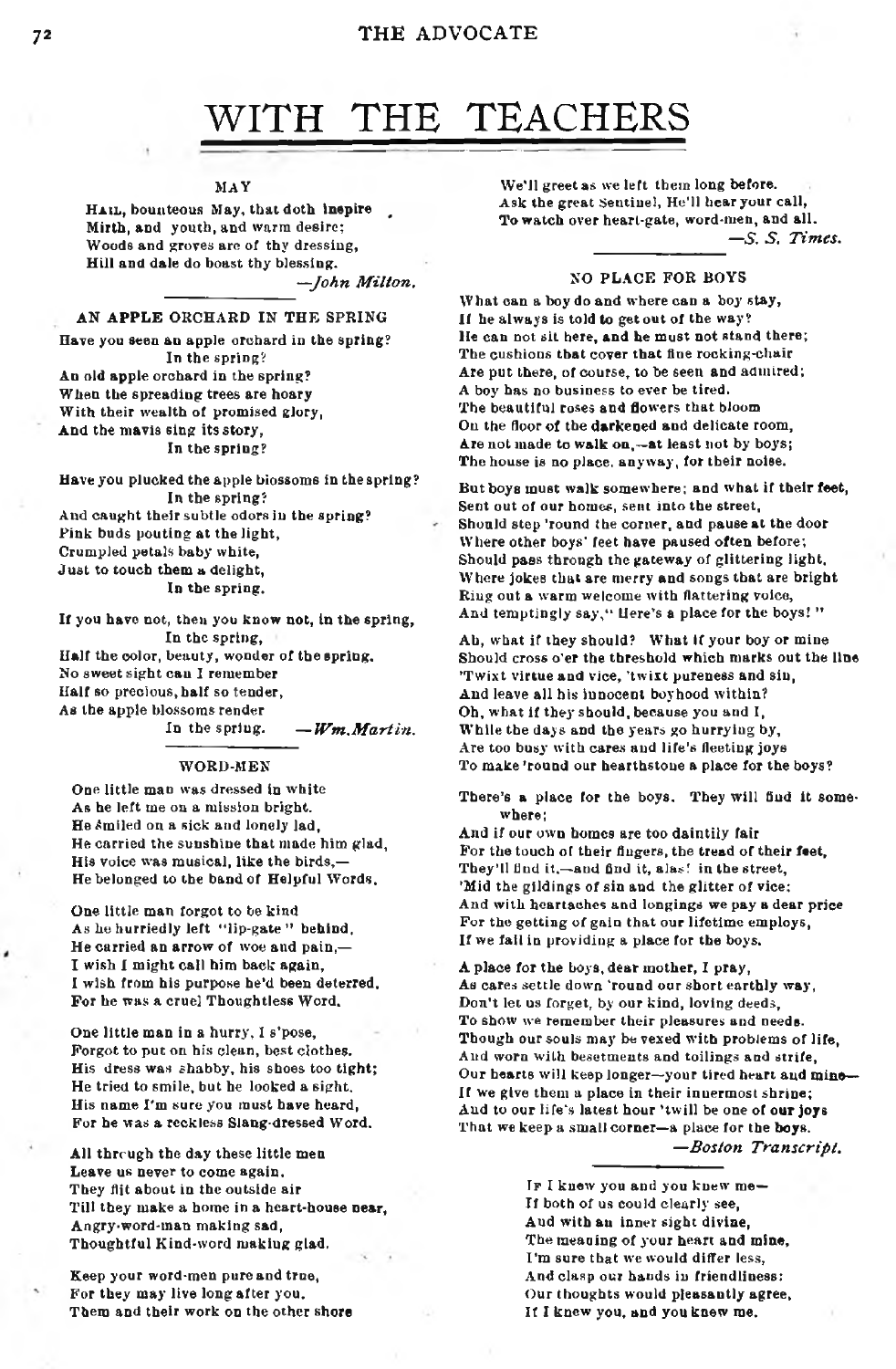#### QUESTIONS ASKED AND ANSWERED

5. R. V. says: " I have more classes than I am able to handle in justice to my pupils. What plan would you suggest to help matters ? "

 $Ans.$ —Use your older pupils as tutorteachers. This plan is now followed in many schools. See article on this subject in *The Educational World*, April issue. Em manuel Missionary College is following-this plan with success. The Lancastrian system of education is based upon this principle. By this system a great educational reform was wrought in England in the beginning of the nineteenth century, and thousands of children, otherwise deprived of an education, in this way received a training.

6. R. G. asks: " Where can I find a statement to the effect that the Jewish schools were responsible for the greatness of the Hebrew na $t$ ion ?"

*Ans.*—Read Deut. 4:5-10; 6:6-9; 11:18-21 ; 31:12, 13; and 32:45-47. In harmony with the truth there given, it is not hard to believe that the Jewish schools were " one of the means most effective in promoting that righteousness which exalteth a nation. In no small degree they aided in laying the foundation of that marvelous prosperity that distinguished the reigns of David and Solomon."

7. Miss T. says: " I have heard it said that practically all great reforms have been brought about, or at least have been made permanent, by instructing the children in harmony with the principles of that reform. To what examples can you cite me, that I may know how to answer others ? "

*Ans*.—Joshua and Moses were training a people to enter the promised land. They attempted to accomplish the work with adults. Their plan succeeded only when the children born and educated in the reform were old enough to do the work.

The early Christian parents, following the example set by Jewish mothers, taught their children, and as a result, " when the time came, they took their places as consistent and earnest workers in the church."

Luther said that it was hard to teach " old dogs new tricks." He therefore established schools for the children of Germany, educated teachers, and prepared text-books.

John Sturm, who is perhaps more responsible than any other one man for the return of Germany to Catholicism, wrought his reform by capturing the schools of his country.

Alexander Duff, the great missionary teacher to India, believed that the strongholds of heathenism could be taken by educating the children, and accordingly he established training schools from which he sent out hundreds of teachers to conduct primary schools.

8. G. V. says: "What are the duties  $\delta$  of an educational superintendent?"

*A ns.*— r. To become acquainted with the young people in his territory, and to help them plan for a course of instruction that will place them in the work.

2. To conduct studies with the churches on the subject of Christian education; to teach the people how schools for their children should be supported.

3. To become thoroughly acquainted with the conditions of every school in his territory, and with each of his teachers. He should himself be an educator, able to assist any teacher who may need it in working out the problems of the class-room.

4. To devise ways for helping young people without means to receive the necessary preparation in the training school.

 $9.$  Miss L. C. asks: "How should a Christian school be supported ? "

Ans.—The ideal way is the plan outlined in Numbers 18, according to which Christian teachers are recognized as gospel laborers, and are supported from the tithes and offerings of the people.

When the teacher is not recognized as a Levite, his support must be obtained in much the same way as that of the minister who is dependent for his support upon subscriptions, pew rents, etc.

Some teachers are able to be to a degree self-supporting by manual labor.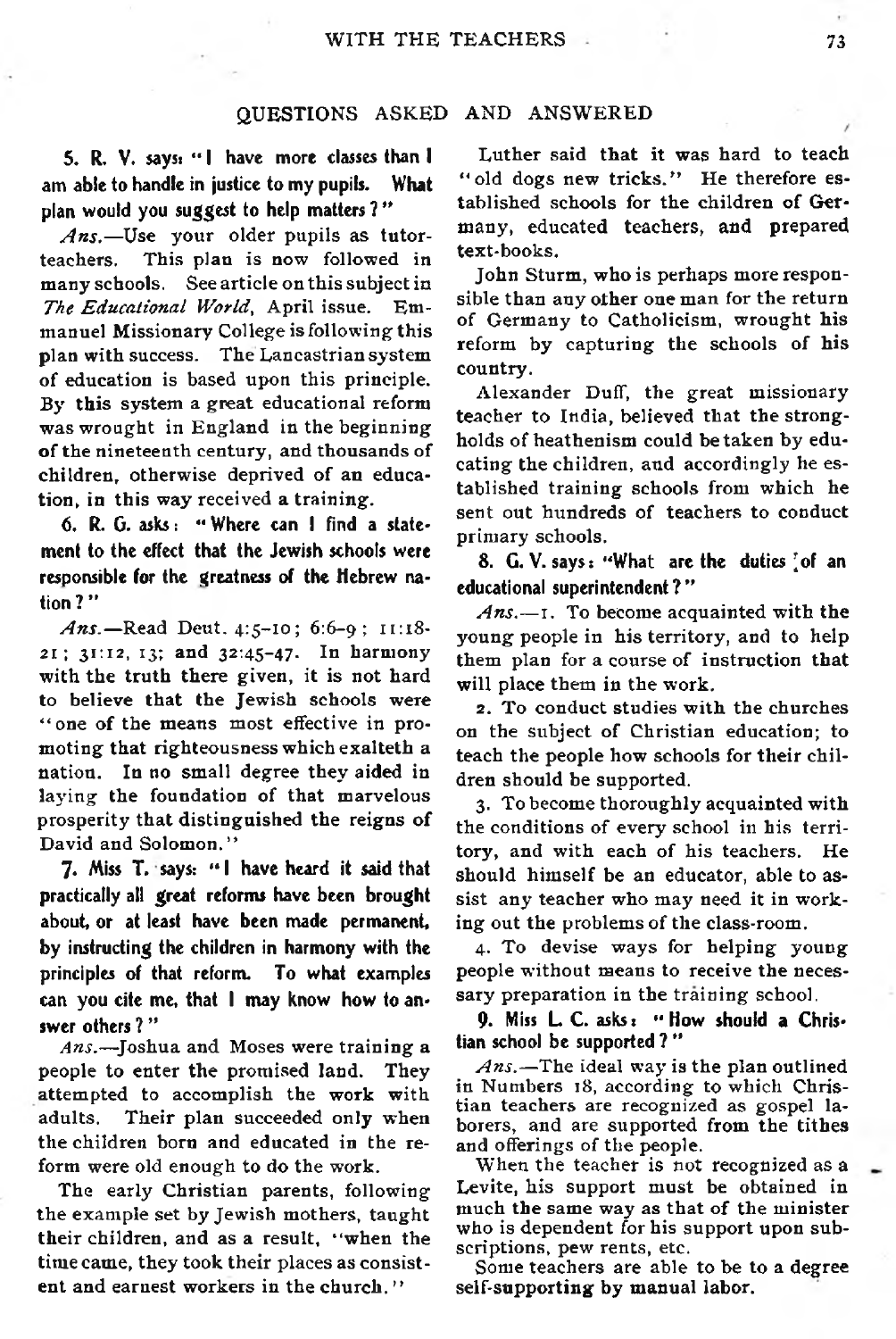#### WOULD YOU BE PERFECT? BY A. W. SPAULDING

There is many a church school teacher who is perplexed about how to teach her pupils language. Some cling still to a rote method,— the learning and reciting of grammatical forms and rules. To be for fifteen minutes with the average child so taught, is to mark the utter failure of such a method in its purpose of giving him a command of correct language.

One day while walking along the road with a church school pupil fifteen years old, I heard him remark that "that was the way they done it in his school." " Would you say 'done?' " he was asked; and his reply was, "Well, what would you say?" Three minutes of thinking failed to bring to his mind the proper expression; while a minute of explanation sufficed to make clear to him when to use "done, "and when to use "did."

" I guess we don't learn grammar down at our school, " was his conclusion, " I guess we learn rules."

Of course, as a theory everyone recognizes the fact that rules cannot make conduct, and that the conning over of the words of a text-book can not make the pupil capable of expressing himself correctly, not to say elegantly. But there, to many, comes the perplexity. "What shall I teach as language, so as to satisfy the parents that their children are 'learning grammar, ' if I do not take the grammar text-book, with all its rules, and require the children to recite them, even though the recitation may be mechanical?" The teacher who says this doubtless him self feels it to bean unworthy thought, as though he were saying, "What shall I feed a child, in order to convince his parents that he is getting good meat, if I do not give him a dry bone to gnaw? " But though he may know what he should not do, he he may not always know what he should do.

In the first place, it is not to be assumed that every language text-book is packed full of rules, as is the old fashioned grammar. There are books now to be obtained which give more of a rational plan, with material to suit, and the teacher may make wise choice here, to begin with. Commonly, however, the good work of such books is stopped too soon, and the pupil is saved from the horrors of rote-learning for a time, only to be plunged at a later but yet too early age, into a mass of laws and injunctions which are to him without force, because without meaning. But if there seemed to be only the alternative of using a wrong kind of book or of doing nothing, it would be immeasurably to the advantage of the children if the teacher would drop the hated grammar-book, and would call his class together to talk about some well chosen topic, and let them vie with one another in choosing the best and clearest language they can command, in talking about it. The theme should be simple, but elevated, something they know or can learn about.

The teacher's watchful ear will be open to correct where needed, to encourage and enforce where possible, to explain when necessary. It would be an enjoyable language study, and, properly conducted, would be of infinitely more value than any amount of technical grammar. Reasons for the use of certain forms may very properly be given when the reasons are not apparent to the children, and thus grammar science will be imparted in a natural, a pleasing, and a much more effective way.

But do you suppose that one class a day, however perfect it may be in plan and execution, will suffice to train the children in right forms, especially when their ears are filled with mangled language nearly all the rest of the time ? Do you not think it to be the teacher's place to train her children in proper forms of speach, not only in the language class, but on every occasion ? Certainly, since language is the principal medium for the conveyance of thought, it ought to be directed and trained wherever used. Therefore let the teacher be wide awake to catch incorrect expressions whenever with her pupils, and immediately to correct them by pleasant suggestion of correct forms. This is not the most important, nor always the most pleasant, part of language culture, but in our imperfect state it is a very nec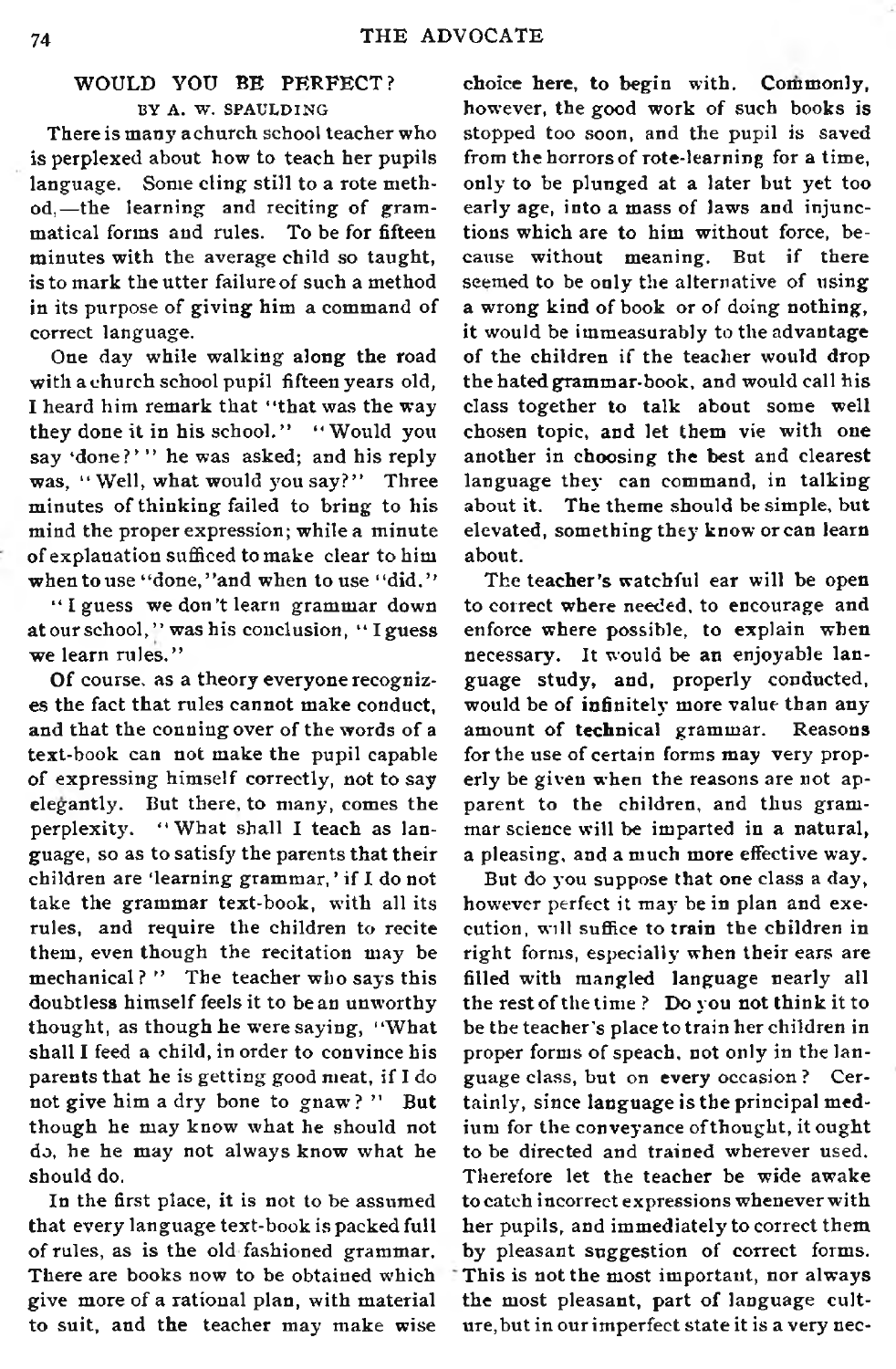essary one. A much more important principle is that we should teach by example. We should be as much ashamed to be found pricking people's ears with bad language as to be found sticking pins into the boys in the seats ahead of us.

Many teachers, it is true, are themselves very imperfect, and in some matters of language very ignorant. Let every one of us study to make himself a workman that needs not to be ashamed. We should study some good book on common improprieties of speech, that we may find whether we are guilty; and we should certainly strive so to apply our knowledge of grammar that we can not be accused of its misuse. Then, let us all the while be training our children, in the class and the schoolroom, out ofdoors, and wherever we may be with them.

There is yet a more far-reaching work, a deeper principle in language culture, to be considered, and this relates to the voice. This will be briefly presented in a later article. But from now on let us cease trusting to mechanical study or to the limited work of a fifteen-minute recitation, to make our pupils masters in their mother tongue.

#### A NATURE STUDY BY WILLIAM COVERT **INSTINCT**

Apart from the experience of all that may be called reason, there are among the lower animals constant evidences of an inward guiding power, which leads, compels, or controls their conduct.

This monitor is called *insiinct.*

In defining the term, the New Revised Encyclopedic Dictionary says, " Instinct is a natural impulse, leading animals, even prior to all experiences, to perform certain actions tending to the welfare of the individual, or the perpetuation of the species, apparently without understanding the object at which they may be supposed to aim, or deliberating as to the best methods to apply.

" In many cases, as in the construction of the cells of the bee, there is a perfection about the result which reasoning man could not have equalled, except by the application of the higher mathematics to direct the operations carried out."

What is here said of the cell of the bee, may also be said of the bird's nest and the hornet's house. I have often observed the movements of insects and birds, and all seem to be equally skilled in their work. All are good mechanics.

By some it is believed that the invertebrates act wholly without design, and that all their movements are from impulse, and none by free choice. Anyone who studies the subject from all sides, will conclude that while the invertebrates are in most things prompted by instinct, in some cases they deliberate, and act from choice.

*The Spider's Web*.— Though sin is accountable for the occupation of the crafty spider. (Isa. 59:5, 6), yet instinct enables him to weave his net and set it as a trap to ensnare the careless fly.

These insects set or spread their nets among the bushes, or upon the grass or weeds, with the design of entangling their prey. In this they imitate man, who places his net, or drags a seine in the water to catch fish. Perhaps the work of the one is as legitimate as that of the other. Both are intended to take life for the sole purpose of satisfying the flesh-eating propensities of the trapper. The small spider spins an exceedingly fine thread, that he may take the tiny insects. The larger spider weaves a coarser fabric, with wider meshes, that he may entangle and hold the insects of larger size until he can devour them. these particulars the spider has paralleled man in his fishing business, as both set nets according to the size and strength of the game which they expect to take. No effort for liberty, made by the poor captives taken in their nets, is in any case regarded. It seems too bad that man should be as void of mercy as the heartless spider.

Some species of the voracious spider weave their nets in the shape of a funnel, at the entrance of a hollow log, or an opening of any kind. Others climb trees and make their webs among the branches. They fasten cables from limb to limb between two or more trees, and in this way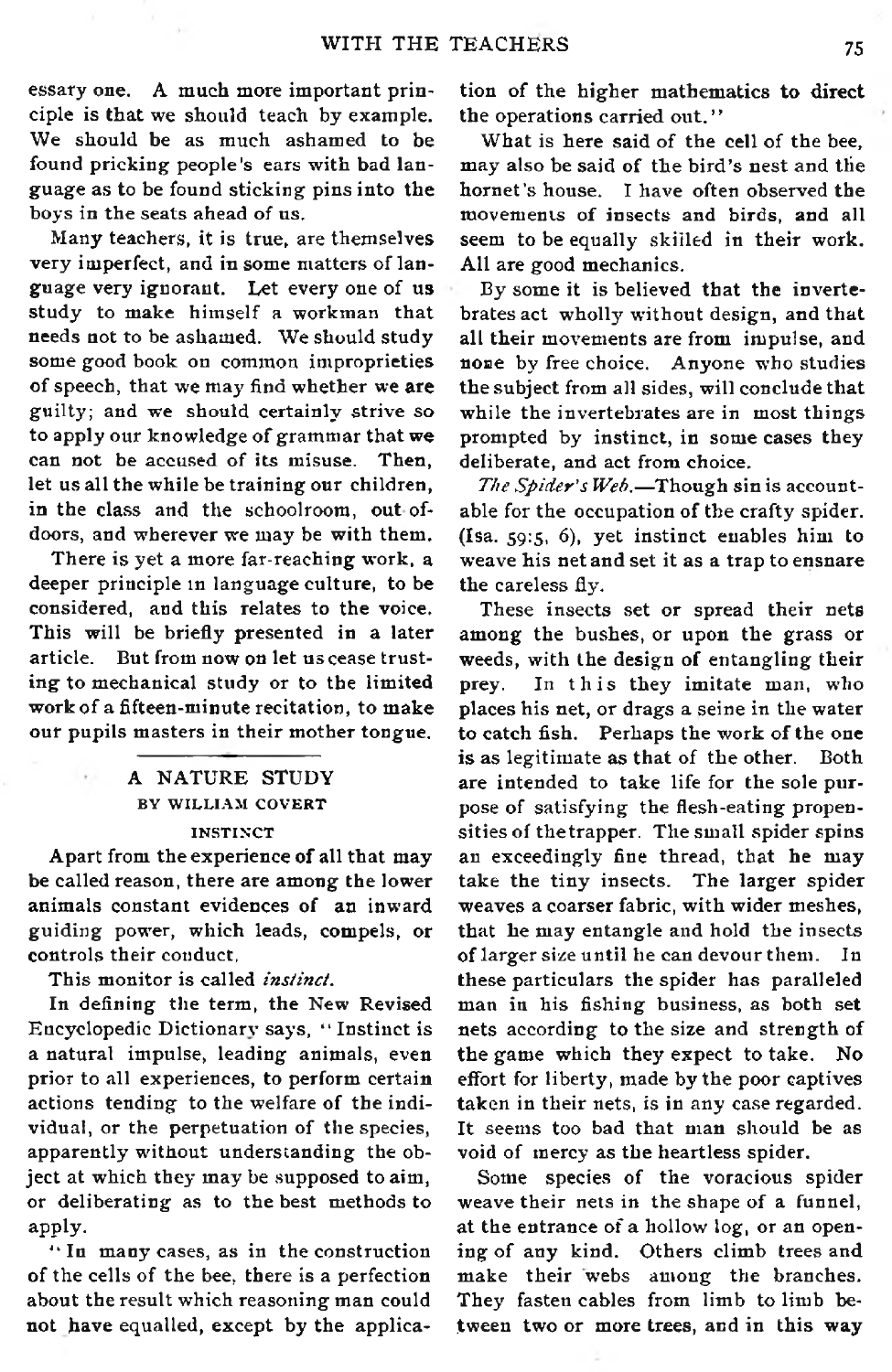anchor their exquisitely woven traps in passage-ways among neighboring boughs.

They surely deliberate in casting their webs and in making their bridges. Their method is to ascend to the windward side, and take a position opposite the point where they expect the farther end of their cable to hold. With their back to the wind they cast their web, and the current of air carries it over the intervening space to where it fastens; and in this manner a bridge is formed. They then pass over it, and proceed to finish the work according to the pattern designed.

T. A. Knight, of Herdershire, in a treatise on, "Apple and Pear Culture," gives an interesting account of how spiders manage to escape from imprisonment. He says; "I have frequently placed a spider on a small upright stick, whose base was surrounded with water, to observe its most singular mode of escape. After discovering that the ordinary means of escape are cut off, it ascends to the point of the stick, and, standing nearly on its head, ejects its web, which the wind readily carries to some contiguous object. Along this, the sagacious insect effects its escape, not however, until it has previously ascertained by several exertions of its whole strength, that its web is properly attached to the opposite end."

The spider's work is an emblem of wickedness. In speaking of the deceitfulness of wicked men, the prophet says, " They conceive mischief and bring forth iniquity. They hatch cockatrice's (adder's) eggs, and weave the spider's web. . . . Their works are works of iniquity, and the act of violence is in their hands." Isa. 59:4-6.

#### LESSONS IN GEOGRAPHY BY WINIFRED TRUNK

We have just completed a very interesting study of Europe in our geography class, and I must tell you about it. When we began studying this country, we drew several maps for practice, and finally made one for permanent use. We then studied the surface of the continent, and located mountains and rivers on our maps. As we studied the countries separately, I read articles about them from books, magazines, etc. The children then reproduced these readings, using their own language (hence language is correlated with geography ). We did not forget the missionary work in its various branches, but had one paragraph about our work in each country. We also located the places where sanitariums, schools, and publishing houses are established. When each country had been located on the map and had been fully described, we put the descriptions in book form with the maps as covers, and the children are justly proud of them.

#### THE NOON HOUR

#### BY VINA M. SHERWOOD

In imagination you may step into our school-room just before the dismissal for the dinner hour. There are fifteen of us. After we have laid aside our books, two of the pupils pass the lunch baskets. Then an intermission of five minutes is given, in which to make proper toilet for dinner. A bell is then tapped, and all are seated. All bow the head in reverence while thanks is given, usually by a pupil.

This may seem a small matter, yet it is having its influence. Two little girls asked to be taught how to return thanks. Neither of their fathers is a Christian, but they sit and patiently listen while their little girls ask God's blessing upon the food.

One of the pupils invited the school to celebrate her birthday. A lap-lunch was served. Before they partook of the lunch, one of the children proposed that the Lord be thanked for the repast.

We endeavor to talk upon cheerful, instructive topics during the meal. Previous instruction in regard to table etiquette and hygienic eating is put into practice at this time. The pupils keep their seats until the meal is completed. I have found that by this plan much confusion may be avoided.

' 4 'T here is room for the man who can set in motion a curriculum that will embrace earning a living and mental growth, and have them move together hand in hand."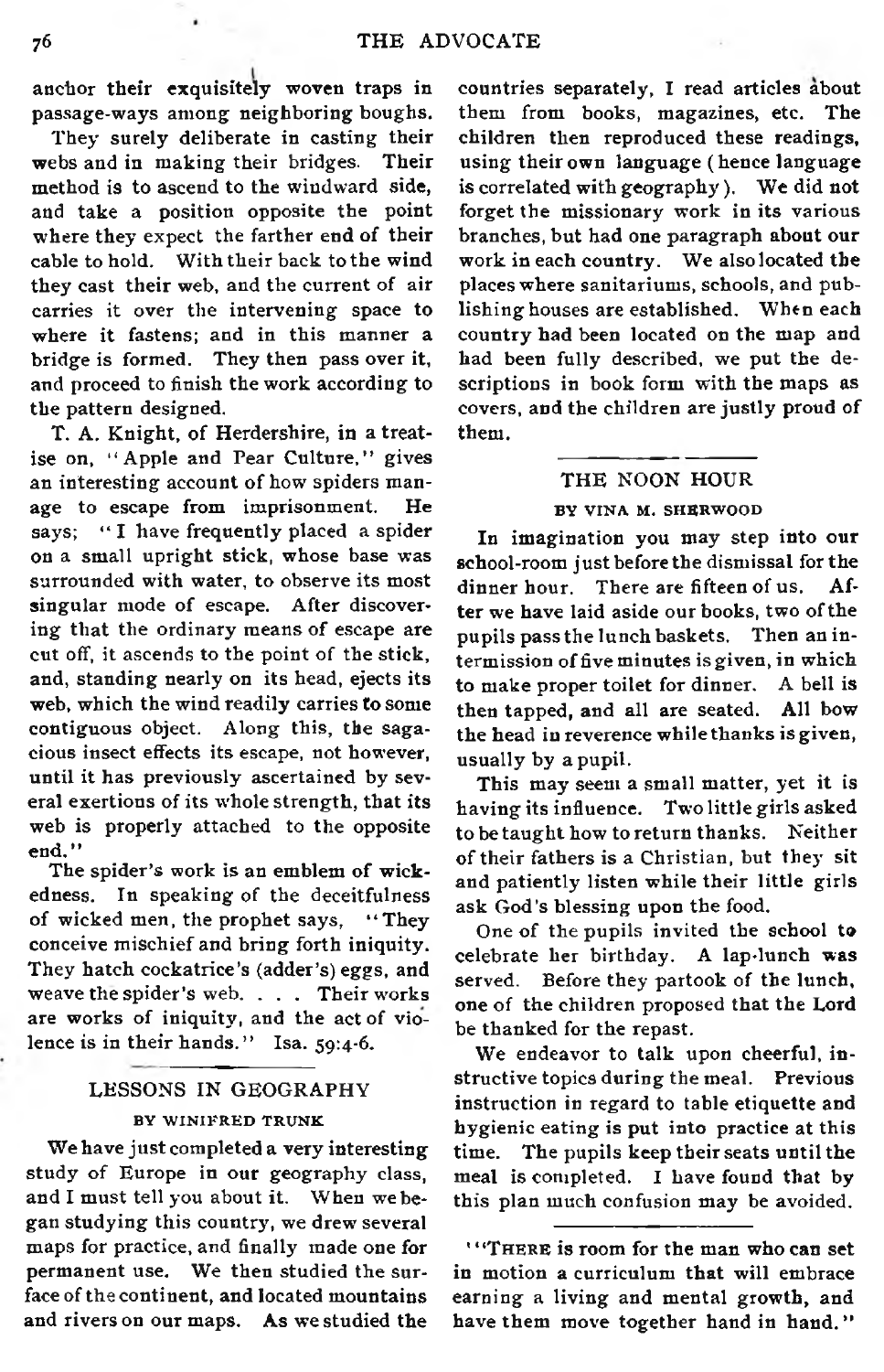# PROGRESS DEPARTMENT

#### ONE THOUSAND COPIES OF THE **ADVOCATE**

Friday, March 18, six students of Emmanuel Missionary College went to Battle Creek to sell ADVOCATES and other educational literature, and to interest the people in the work of the school.

The young people who composed this company are thoroughly interested in Christian education. This gave power to their words. Some of the young ladies began their work on the train, selling a number of papers to the passengers, and having some interesting talks.

In the canvassing of Battle Creek, persons were found who had opposed the moving of Battle Creek College, and these were helped as they learned of the rapid development of the work under more favorable surroundings at Berrien Springs.

Many inquiries were made concerning the methods pursued in the school, for it is known to bean industrial school, and people have heard of the system of co-operation in vogue in the school, and the plan of self-government. No one could tell the advantages of such a system better than those who have had a part in its workings.

But four days were spent by this company in Battle Creek. One of these was Sabbath and another Sunday,but according to reports rendered on their return, it was found that the company had more than met its expenses, which averaged five dollars apiece. They had sold 301 copies of the ADVOCATE, had taken sixty-nine yearly subscriptions, and had sold ten copies of "Education," twelve copies of "Story of Daniel," and;five copies of "Christ's Object Lessons." The company came back in good spirits.

The school disposes of 1,000 copies of the ADVOCATE each month. This is one of the ways the students have of introducing the gospel to their neighbors, and describing the work of Emmanuel Missionary College and the system of schools of which it is a

part. They will be glad to tell you how they do this, if you wish to co-operate in the movement.

#### WHERE IS THE TEACHER FOR INDIA? BY THEKLA BLACK

During the past two years we have carried on a small European boarding-school in Karmatar, India, with from sixteen to twenty pupils. In connection with the European school is an orphanage for Bengali children. We have fourteen boys and four girls, mostly famine children. The oldest girl is about sixteen, and is learning Bengali as well as English, and for many Sabbaths has been visiting a poor native woman and reading to her from the Bible and translating it into Bengali. She is preparing to teach the truth to her own people.

Our situation is especially adapted for an industrial school. We have a large bungalow surrounded by about sixteen acres of land, mostly uncultivated, on which grow all kinds of tropical fruits, such as the mango, the jack fruit, guava, pomegranate, custard apple, banana, and others. It was decided in November that after January 1 this property should be used for Bengali work only. The European school will be moved to Calcutta, and will be conducted as a day-school instead of a boarding-school. Our greatest need is a teacher. The money has been raised to pay the fare of a teacher, and as soon as a teacher can be sent, Brother and Sister L. F. Hansen will be able to go to Burmah. The climate here is hard to endure, and we have to live near to the Lord to be sustained, but we are of good courage. I greatly appreciate the ADVOCATE. I read it, study it, and then pass it on.

#### FAVORS THE CORRESPONDENCE SCHOOL

A brother in California writes: "I am glad to see that the Missionary Training School of Correspondence has begun work, and I hope to see it pushed, for I certainly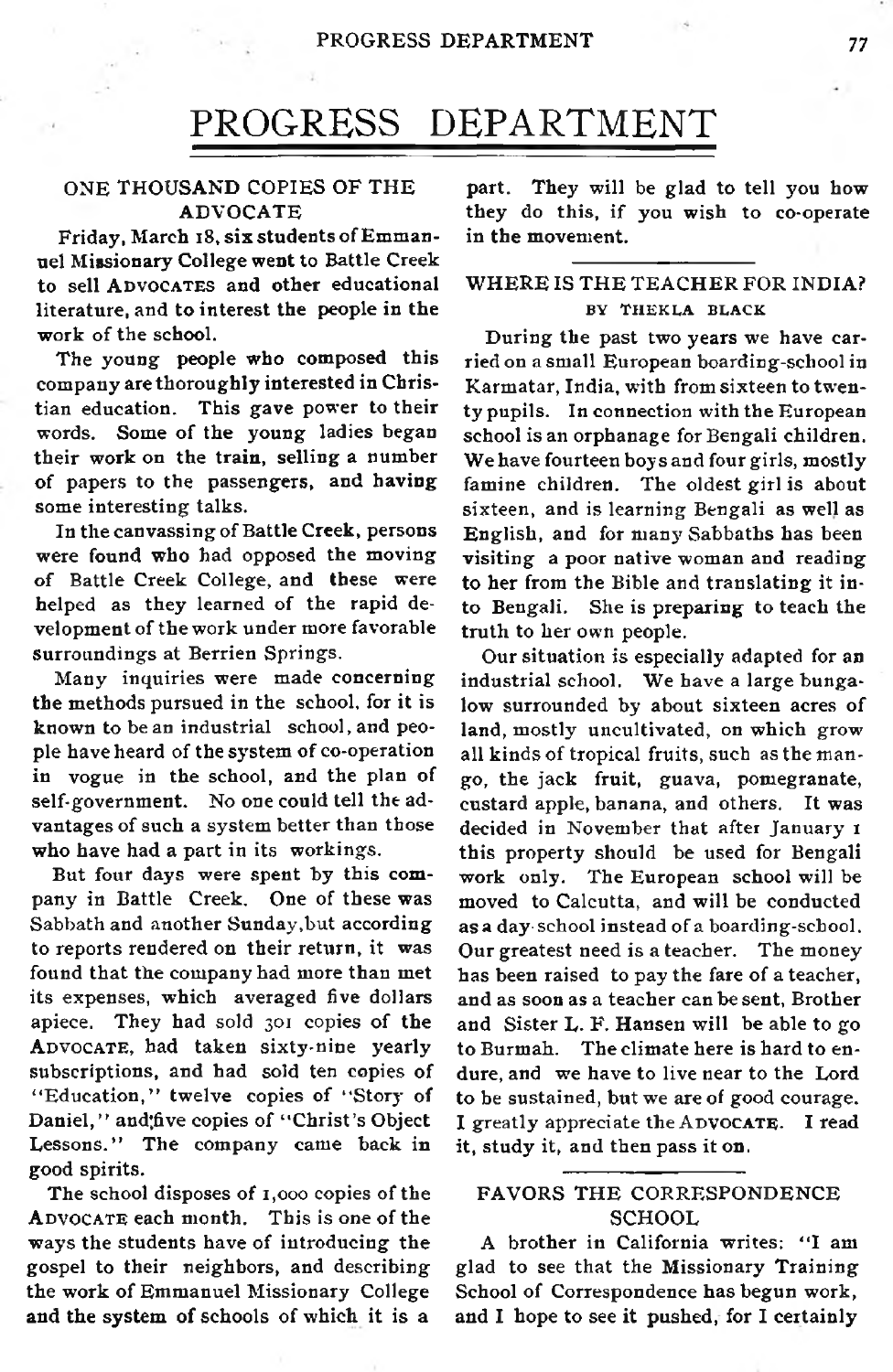feel that a work of this character should have been begun long ago. Look at the international correspondence schools of Scranton, Pennsylvania, and see the success that attends their efforts. There are many young people who cannot attend college, so I believe that if this correspondence school is conducted in a proper manner, it will be the means of enabling many earnest young people to prepare for work in the wide harvest field."

Dr. B. E. Fulmer wrote thus to the young people of Iowa:-

" I wish to speak to the Iowa young people about the Master's work. Many of you have told me that you desired to fit yourselves to do something for him ; yet some of you feel that you are hindered from attending school and getting the education you need, and so are becoming discouraged. In the world energetic young men and women, deprived as you are, are winning for themselves an excellent education and securing good positions, through correspondence schools. Should you who hope for a crown of eternal life as a reward be less anxious than they? Then why be less energetic ?

" The Missionary Training School of Correspondence, of Berrien Springs, Michigan, offers a good education at your home at a very nominal cost. Various subjects are included. I have seen the Bible lessons, and can heartily recommend them to you. Will not many of you write to the school for particulars? Parents, this should receive your attention. You may be unable to send your children away to school, but you can bring the school to them, and thus aid them in preparing for the work to hasten our Lord's return. "

#### ENCOURAGING REFORMS

It is said that no Russian jew is so poor that he will not divide the little that he may have with the teacher of his children. Some of us in America have not yet caught 1 this spirit of loyalty to Christian education. Nevertheless, there is a growing tendency to recognize the fact that Christian education and the plan of redemption are one, and

that the first duty of Christians is the education of their children.

It is a pleasure to record that the state of Wisconsin has recently divided \$428.00 among the elementary Christian schools of that state. This \$428.00 is the beginning of an Educational Fund raised by the payment of the second tithe and free-will offerings of the brethren of the State. The money was equally divided among the schools, and an encouraging letter from the treasurer of the Conference accompanied each draft. Why should not the teacher be supported as the minister? In God's plan the two are one. Reform is right upon us.

#### A SABBATH SCHOOL NORMAL CLASS BY HATTIE ANDRE

In harmony with the instruction that our schools should prepare students to teach in any department of the Sabbath school, twenty-three of the young men of the Avondale School were formed into a Sabbath school normal class. On each Tuesday evening, for half an hour before the w eekly Sabbath school teachers' meeting, this class assembled in my recitation room in College Hall to receive instruction in methods of teaching, the art of questioning and receiving answers, class management, etc. An earnest prayer was always offered by one or more of the members for God's special blessing upon the work. After this, the entire class went to the teachers' meeting. Oftentimes one of the number took the Testimony study for the evening, and another the study of the lesson. Some of these students had regular Sabbath school classes to teach. All of them were to be ready any Sabbath morning to teach any class in the senior division whose teacher was absent.

The normal class being so large, it was divided into two classes in the Sabbath school; these classes were taught by one of the members whom I appointed from week to week. On each Wednesday evening, all the teachers of the classes met in my room, where we decided upon the best method of presenting the lesson for the next Sabbath.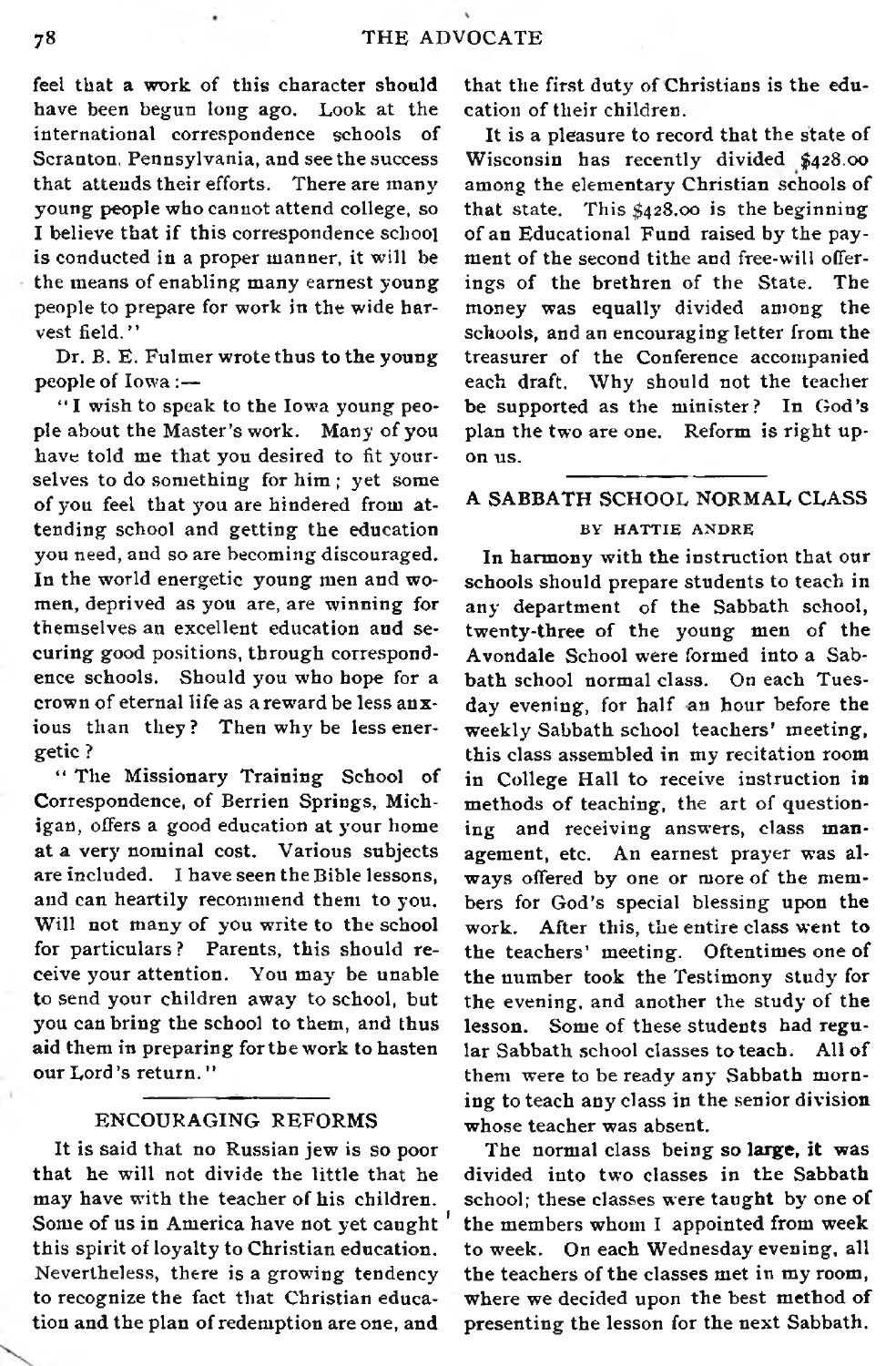On each Sabbath at the close of the church service, our class again met for a prayer season. These were precious meetings, and the Lord came very near to us. Besides seeking to become fitted for Sabbath school teachers and workers, we ever kept before us the missionary work ; and the members of the class engaged cheerfully and earnestly in all kinds of missionary work that could be carried on in connection with our school duties. Some of them held meetings and Sunday schools at Awaba and Martinsyille; others distributed papers; still others held home Sabbath schools with those who could not attend the Sabbath school at church They were usually the leaders in our weekly missionary meetings also. ' *'-—Review and Herald.*

1

*Avondale School, Cooranbong, New South Wales.*

#### ONE VICTORY WON

A Wisconsin teacher says: " There is one point in which I feel that we have gained the victory. We do have the confidence of our patrons. This has been brought about largely through parents' meetings. When anything of an annoying character has come up in the school work, we have met together and prayed and talked over the situation, and every time a good spirit has prevailed. I have gained much by reading the chapter entitled, 'Discipline,' in 'Education.' Discipline has always been the perplexing feature in this school, and had I not adopted the plan the Lord has laid down, I am sure I would have had an untold amount of trouble. I have often felt thankful that my pupils here are willing to respond to the Lord's method of disciplining."

#### PROFITABLE SEWING

Alma Ball, writing from Stanton, Michigan, says: " Our school is held in the church building. The attendance is thirteen. Most of the pupils live at some distance from the school, but in attendance they are regular. My second and third grade classes are studying the book of Genesis, and we have reached the call of Abra-

ham. My students are deeply interested in this book. I endeavor to correlate the language work except in the more advanced grades, where a separate text-book is used. My pupils are doing good work in 'The Mental Arithmetic.' They have been measuring the wood pile, and in other ways they are learning by doing. A missionary spirit is coming into the school, and I find that the children are always ready to follow» when we take the lead. We have sold a number of *The Life Boat*, and have planned to carry on a campaign for the sale of ' Christ's Object Lessons.' I have a class in sewing. The children made holders which they sold for three cents apiece. With the money they purchased the lining for a quilt which they are making for the Life Boat Mission. This sewing gave them employment during the noon hour on cold and stormy days. intend to take a course in Bible study by correspondence. My courage. in the work is' good."

#### A SCHOOL FOR THE ONEIDA INDIAN **CHILDREN** BY LOTTIE FARRELL

Early in December, the brethren and sisters of the Oneida church asked for a teacher. For various reasons it seemed necessary that they should have a gentleman,and the church at Fish Creek was asked if they would release Bro. David Chapman, who had taught their school about a year and a half, and let him answer this call. This they kindly consented to do, although it was a sacrifice on the part of patrons and pupils, as well as the teacher. But they felt that the Oneida brethren should have a teacher for their children, and as Brother Chapman was the only one who could fill the place, all were willing that he should go.

A deserted dwelling-house has been very nicely fixed up for a schoolroom. All are deeply interested in the school and anxious to have their children taught. Some of the pupils, of whom there are twelve, have cracker boxes for seats and desks, and some use chairs for seats and desks also; but they all seem happy and anxious to learn. I feel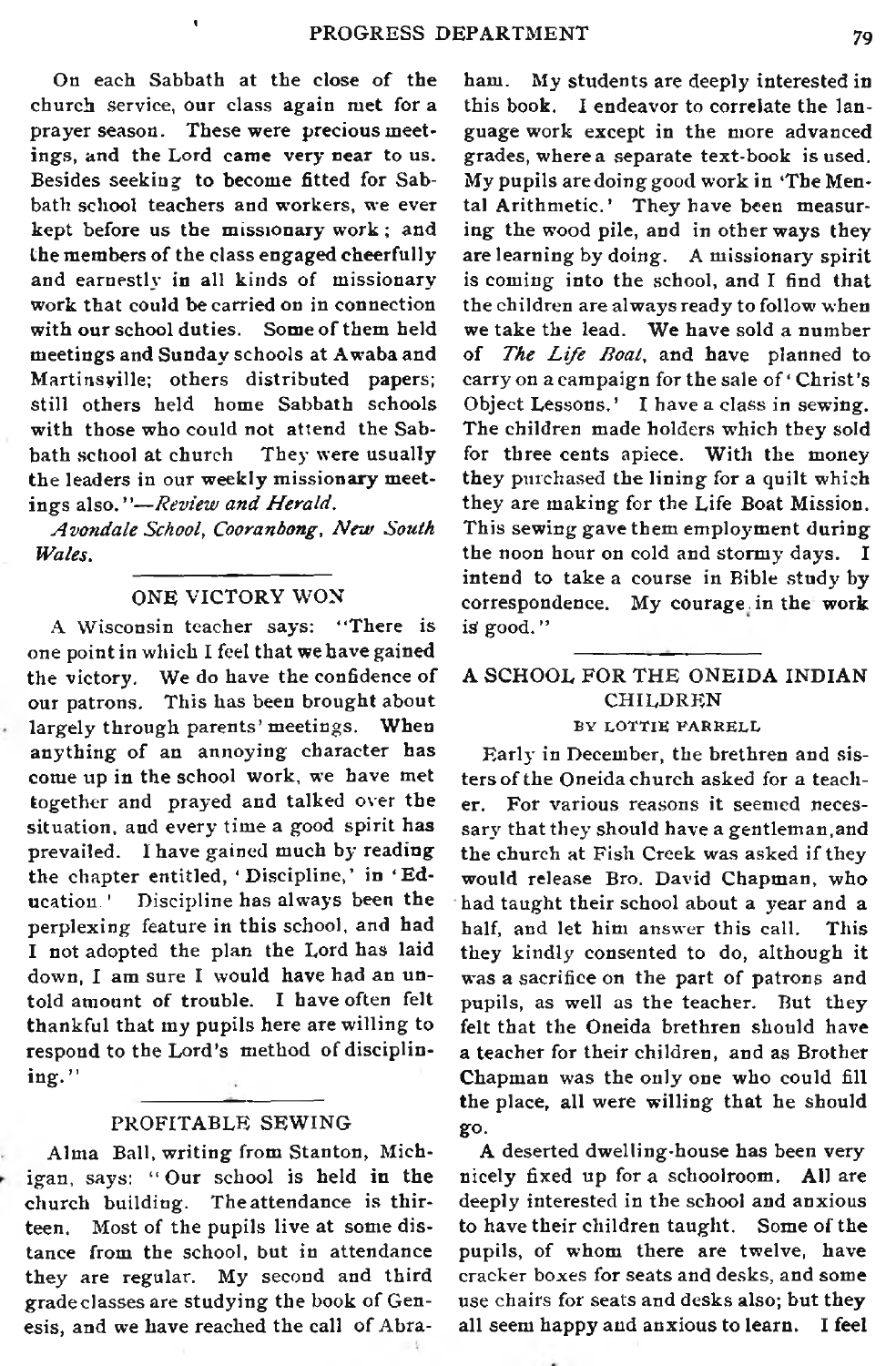sure we have not a more interesting or appreciative school in the state. As I visited this school and the homes of these dear people, I became more firmly convinced of the fact that we need a small industrial school with about two teachers, where the pupils can learn to cultivate the soil, to sew, to cook, and to do all kinds of useful work, as well as to learn from books. Not the children only, but many of the parents want to know these things. A school of this character would cost very little among this people, as their habits are much more simple than those of Americans. We do not want them to lose their simplicity, and therefore we should be careful not to teach them our extravagant ways.

If there are any who would be interested in helping to establish such a school among this people, I shall be glad to ex plain more fully. Write me at Bethel, Wis.

# Publishers' Department

#### THE ADVOCATE

#### Subscription, single copy, 50 cents per year

To foreign countries, single copy, 75 cents a year.

Address all communications and make all checks payable to- THE ADVOCATE, Berrien Springs, Mich.

Bible Reader No. 1. This little reader in its revised form is now ready for the children. It is the beginning of the simple Bible story which every child should know.

What is put into the child's mind will stay there while life lasts. Plant seeds of truth early and reap the harvest later.

Price of Bible Reader is 35 cents, postpaid. Address, The Advocate Publishing Co. Berrien Springs, Mich.

A few words concerning the Advocate may not be amiss this month. An unusually large number have renewed their subscriptions during the past few weeks, and so many of them have sent words of hearty good cheer, words of appreciation and encouragement that we believe they will be read with interest by all the friends, as they have been **b y us.**

From Miss Lucy Page Gaston, editor of *The Boy* and promoter of the anti-cigarette movement, Woman's Temple, Chicago, come these words: "I am always glad to see the Advocate, and rejoice in all the good work it represents."

#### **TEACHERS SAY :**

"I feel that I could not get along without the Advocate. I am always so anxious to see it, as it is the only means I have of keeping in touch with the school work."

<sup>11</sup> I regard the Advocate as one of the indispensibles to the elementary school teacher. It is a connecting link between the different branches of our work. I could not teach without it."

"I find the Advocate full of helpful things and **could not get along without it."**

**MARY CHESBRO.** 

"The Advocate is like a very interesting letter, and I could not do without it." JENNIE JUDSON.

" I value the Advocate as a help in my work, and would not think of teaching without it."

 $E$ **FFIE GILBERT.** 

"Enclosed find fifty cents to renew my subscription. I have been a constant reader of the Advo**cate for years and would not willingly be without it.**" **MRS.** NORA B. AMMON,

"I had no intention whatever of being without the Advocate, for I consider it an invaluable aid to every one interested in Christian education, especially to the elementary teacher. It has always held a warm spot in my mind, so I gladly send you the price of a year's subscription for myself, and an additional fifty cents to pay for the subscription for a friend."

Dr. J. Edgar Colloran, of the Iowa Sanitarium, DesMoines, writes: "The April number of the Advocate of Christian Education just received. It is one of the best little journals I have seen in many a day. Full to the brim with truth, and I think our people miss a feast of good things when they miss the Advocate. The editors and publishers, as well as the students of the College, are to be congratulated upon be able to produce as able an exponent of Christian education."

"It is a bright little magazine," says the editor of the Progressive Farmer, Raleigh, N. C.

"We know this," says the *Signs of the Times*, " that if we were teaching a Christian school, we should want the Advocate."

Whether you are teaching or not, teaching has much to do with you, and you will therefore find something of interest in the Advocate. If you are not a subscriber, the publishers would be pleased<br>to send you samples of the journal and other edu-<br>cational reading matter. Kindly give us an opportunity to do the same for your friends.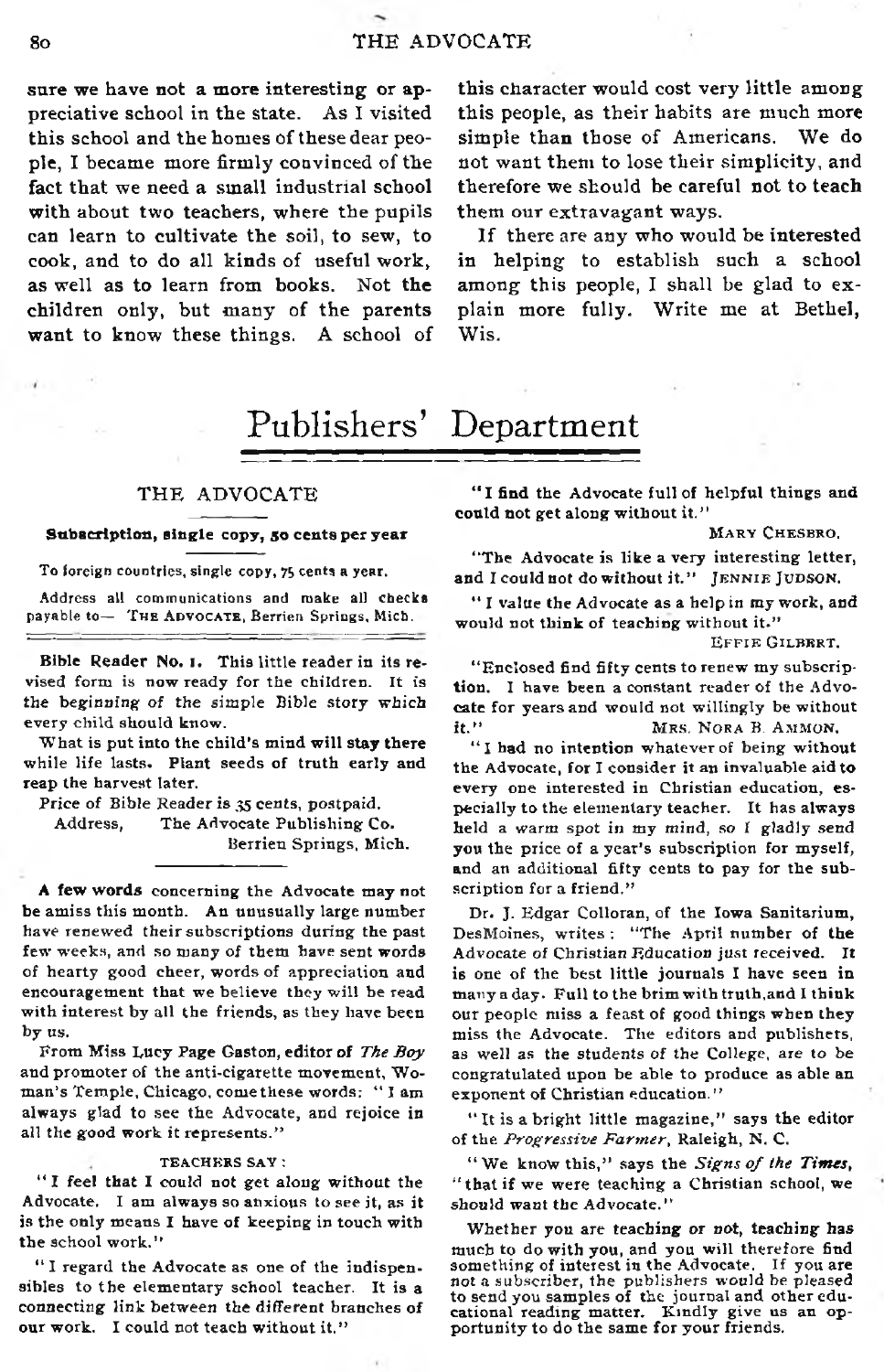# Vacation Questions Answered

When planning your summer vacation, questions will arise which you can not answer readily.

We can tell you what you want to know about Colorado, L tali or California, the wonderful Yellowstone Park, the picturesque Black Hills of South Dakota, or the marvelous Puget Sound country.

It will he our pleasure, if you give us the opportunity, to tell you how to reach any of these points, how long it will take, what it will cost, what you can do and see when you get there, the cost of living, etc.

All these places are quickly and comfortably reached by the Burlington's thro' train and car service from Chicago and St. Louis. If you want to go somewhere for rest and recreation after visiting the World's Fair, write us.

Address the nearest representative of the Burlington Route, or use the following coupon, and the answer will reach you by return mail.

|  |    | P. S. EUSTIS, Passenger Traffic Manager,<br>CHICAGO, ILL.                                               |  |
|--|----|---------------------------------------------------------------------------------------------------------|--|
|  |    | I want to go to $-$<br>Please send me information about the place, the way to get there, the cost, etc. |  |
|  | P5 | Address                                                                                                 |  |
|  |    |                                                                                                         |  |